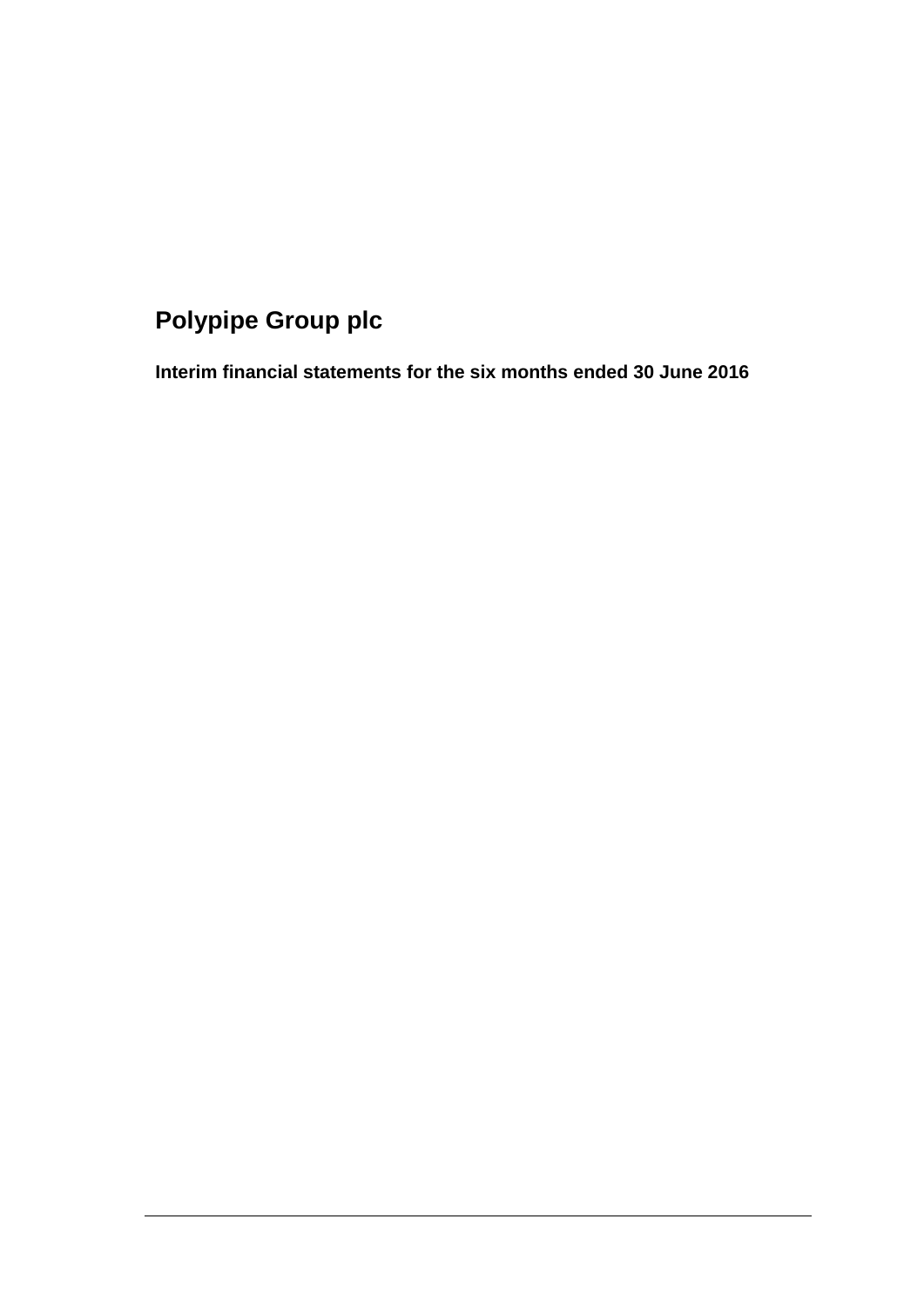### 16 August 2016

## **Polypipe Group plc Interim Results for the Six Months Ended 30 June 2016** *Record first half performance*

Polypipe Group plc ("Polypipe" or the "Group"), a leading manufacturer of plastic piping and ventilation systems for the residential, commercial, civils and infrastructure sectors, today announces its half year unaudited results for the six months ended 30 June 2016.

## **Financial Results**

|                                            | H1                | H1               | Change  |
|--------------------------------------------|-------------------|------------------|---------|
|                                            | 2016              | 2015             |         |
| Revenue                                    | £223.3m           | £170.4m          | $+31%$  |
| Underlying operating profit <sup>1</sup>   | £37.7m            | £25.7m           | +47%    |
| Underlying operating margin <sup>1</sup>   | 16.9%             | 15.1%            |         |
| Underlying profit before tax <sup>1</sup>  | £33.7m            | £23.3m           | +45%    |
| Profit before tax                          | £29.9m            | £23.2m           | $+29%$  |
| Underlying earnings per share <sup>1</sup> | 13.6p             | 9.2 <sub>p</sub> | +48%    |
| Earnings per share (basic)                 | 12.0 <sub>p</sub> | 9.1 <sub>p</sub> | $+32\%$ |
| Cash generated from operations             | £30.5m            | £17.8m           | +71%    |
| Interim dividend                           | 3.1 <sub>p</sub>  | 2.3 <sub>p</sub> | +35%    |

### **Financial Highlights**

- Revenue 31% higher at £223.3m
- UK revenue 8.1% ahead excluding acquisitions
- Underlying operating profit 47% higher at £37.7m
- 180bps improvement in underlying operating margin to a record 16.9%
- Underlying earnings per share 48% higher at 13.6 pence per share
- Cash generated from operations 71% higher at £30.5m
- Net debt down to 2.3 times pro-forma LTM EBITDA<sup>2</sup>
- Interim dividend increased 35% to 3.1p pence per share

## **Operational Highlights**

- After an excellent start, demand from all segments of our core UK market has remained strong
- Continued progress in growth initiatives of substitution, carbon efficiency and water management
- Nuaire acquisition performing well some early success in specification of Nuaire systems with Polypipe duct
- First delivery from manufacturing plant in Dubai made during July

## **Outlook**

- Order intake has remained consistent with the normal seasonal pattern and yet to show any signs of weakening following the EU Referendum
- Despite uncertainty, fundamentals of the market remain robust
- The business is extremely well balanced across its various sectors and does not have an over reliance on any particular part of the industry
- Encouraging comments from UK Government recognising the need to provide stimulus for construction
- Plan to continue with development initiatives
- Alert to the economic situation able to adapt capital expenditure and capacity quickly
- Net debt on track to be 2 times EBITDA<sup>2</sup> by year end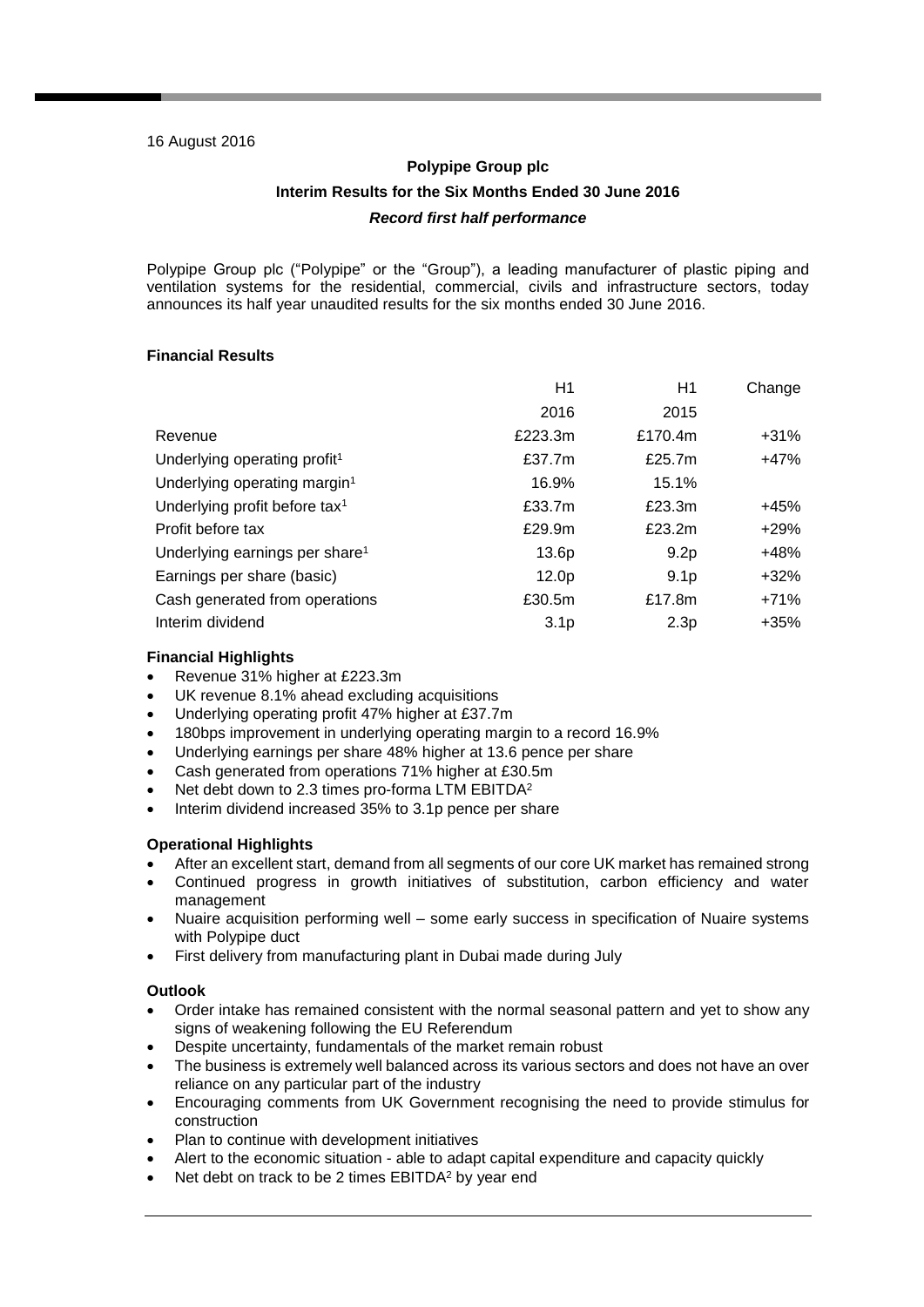### **David Hall, Chief Executive said:**

*"We have delivered another record performance in the first half continuing the strong momentum from last year. Our strategic focus on the structural growth opportunities, together with the acquisition of our Nuaire ventilation business has accelerated our growth.*

*Despite the uncertain economic backdrop, the long-term structural drivers of our business remain strong, our balanced business model means that we are not overly exposed to any particular sector and the nature of the Group's production processes enables us to adapt and flex quickly to changes in demand. The Board is confident that the cash generative characteristics of the business and a commitment to remain agile will enable the Group to continue to develop and outperform, whatever the market conditions."* 

<sup>1</sup> Underlying profit and earnings measures exclude certain non-underlying items which are defined in Note 4 to the Financial Statements, and where relevant, the tax effect of these items.

<sup>2</sup> EBITDA is defined as operating profit before non-underlying items, depreciation and amortisation. Pro-forma LTM EBITDA is defined as EBITDA for the twelve months preceding the balance sheet date, adjusted to include a full year of EBITDA from acquisitions made during those twelve months.

### **For further information please contact:**

### **Polypipe** David Hall, Chief Executive Officer Martin Payne, Chief Financial Officer +44 (0) 1709 770 000

### **Brunswick**

+44 (0) 20 7404 5959

Mike Smith Nina Coad Rosheeka Field

A copy of this report will be available on our website<http://ir.polypipe.com/> today from 7.00am.

An analyst presentation will be held today, 16 August at 9.00am (BST). To dial in the call details are:

Participant dial in number - +44 (0) 1452 555 566 Conference ID – 64521841

### *Notes to Editors:*

Polypipe is the largest manufacturer in the United Kingdom, and among the ten largest manufacturers in Europe, of plastic piping systems for the residential, commercial, civils and infrastructure sectors by revenue. It is also a leading designer and manufacturer of energy efficient ventilation systems in the UK.

The Group operates from nineteen facilities in total, and with over 20,000 product lines, manufactures the United Kingdom's widest range of plastic piping systems for heating, plumbing, drainage and ventilation. The Group primarily targets the UK, French and Irish building and construction markets with a presence in Italy and the Middle East and sales to specific niches in the rest of the world.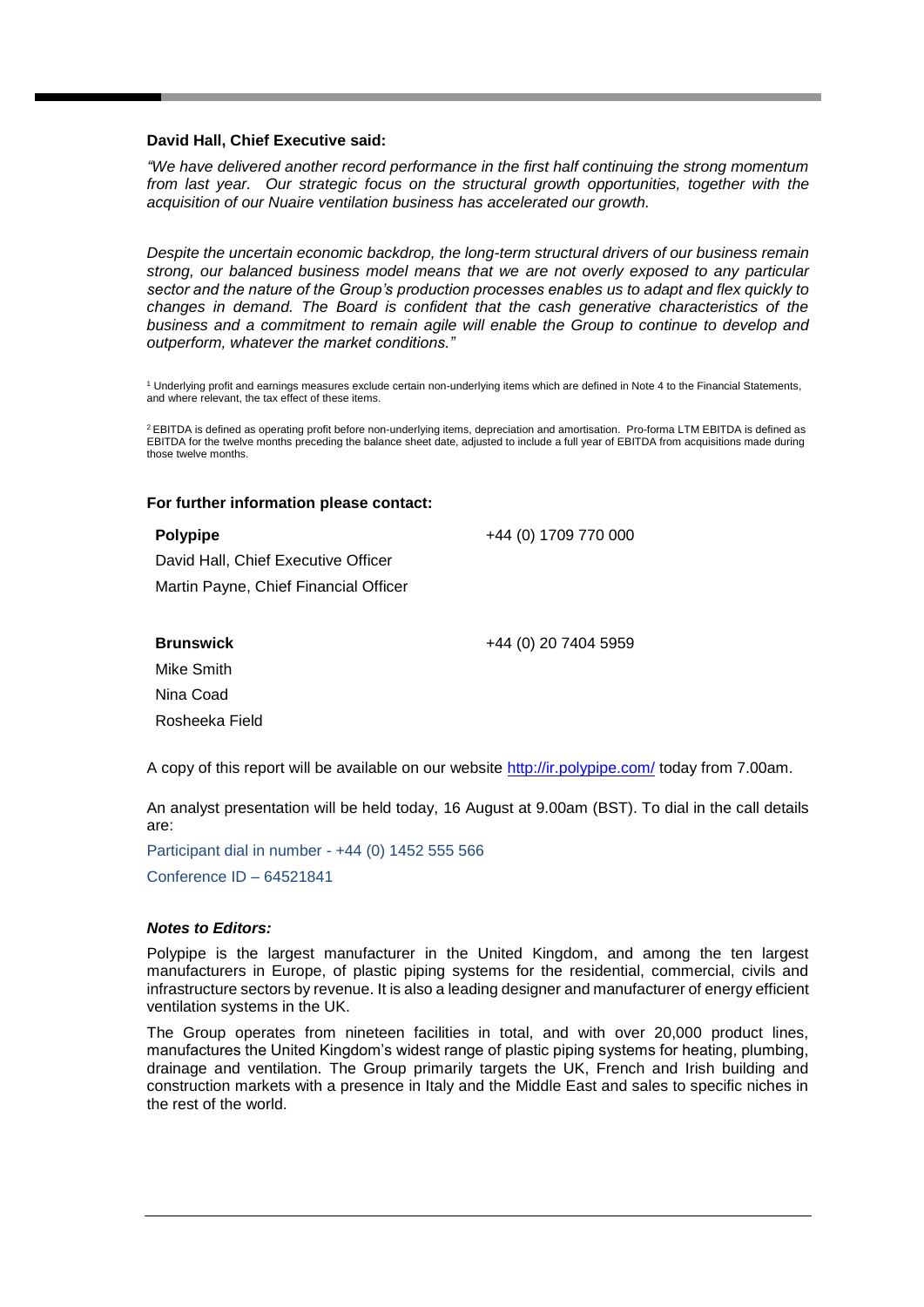## **Group Results**

Group revenue for the six months ended 30 June 2016 was 31% higher at £223.3m (2015: £170.4m). This substantial improvement is a result of our continued strategic focus on structural growth opportunities and legacy material substitution, together with a significant contribution from our Nuaire ventilation business acquired in August 2015. Excluding acquisitions, and on a constant currency basis, revenue was 8.0% higher than the prior year.

Underlying operating profit was 47% higher than the prior year at £37.7m (2015: £25.7m) and represents an operating margin of 16.9% (2015: 15.1%).

Underlying net finance costs of £4.0m (2015: £2.4m) were higher than the prior year due to increased net debt associated with the Nuaire acquisition, offset partially by the benefits of the improved banking facilities entered into at the same time.

Underlying profit before tax was 45% higher at £33.7m (2015: £23.3m).

Non-underlying operating costs of £3.8m (2015: £0.1m) were incurred and relate to goodwill amortisation of £3.9m arising from the Nuaire acquisition, and profit on sale of fixed assets of £0.1m.

The total tax charge (underlying and non-underlying) for the period of £5.9m (2015: £5.0m) represents an effective tax rate of 19.7%.

Underlying profit after tax was 48% higher at £27.1m (2015: £18.3m), with underlying basic earnings per share also 48% higher at 13.6 pence (2015: 9.2 pence).

Including non-underlying items, profit after tax was 32% higher at £24.0m (2015: £18.2m) with basic earnings per share also 32% higher at 12.0 pence (2015: 9.1 pence).

### **Business review**

The following tables set out Group revenue and underlying operating profit by operating segment:

| <b>Revenue</b>                                                                                                                   | H1 2016<br>£m       | H1 2015<br>£m             | Change<br>℅          |
|----------------------------------------------------------------------------------------------------------------------------------|---------------------|---------------------------|----------------------|
| <b>Residential Piping Systems</b>                                                                                                | 105.4               | 90.2                      | 16.9                 |
| Commercial and Infrastructure Piping Systems -<br>UK                                                                             | 92.7                | 59.1                      | 56.9                 |
| Inter Segment                                                                                                                    | (5.5)               | (4.6)                     |                      |
| <b>UK Operations</b>                                                                                                             | 192.6               | 144.7                     | 33.1                 |
| Commercial and Infrastructure - Mainland Europe                                                                                  | 31.5                | 26.5                      | 18.9                 |
| Inter Segment                                                                                                                    | (0.8)               | (0.8)                     |                      |
| Group                                                                                                                            | 223.3               | 170.4                     | 31.0                 |
|                                                                                                                                  |                     |                           |                      |
| <b>Underlying operating profit</b>                                                                                               | H1 2016<br>£m       | H <sub>1</sub> 2015<br>£m | Change<br>%          |
| <b>Residential Piping Systems</b>                                                                                                | 21.5                | 15.4                      | 39.6                 |
| Commercial and Infrastructure Piping Systems -<br>UK.<br><b>UK Operations</b><br>Commercial and Infrastructure - Mainland Europe | 15.2<br>36.7<br>1.0 | 9.4<br>24.8<br>0.9        | 61.7<br>48.0<br>11.1 |
| Group underlying operating profit                                                                                                | 37.7                | 25.7                      | 46.7                 |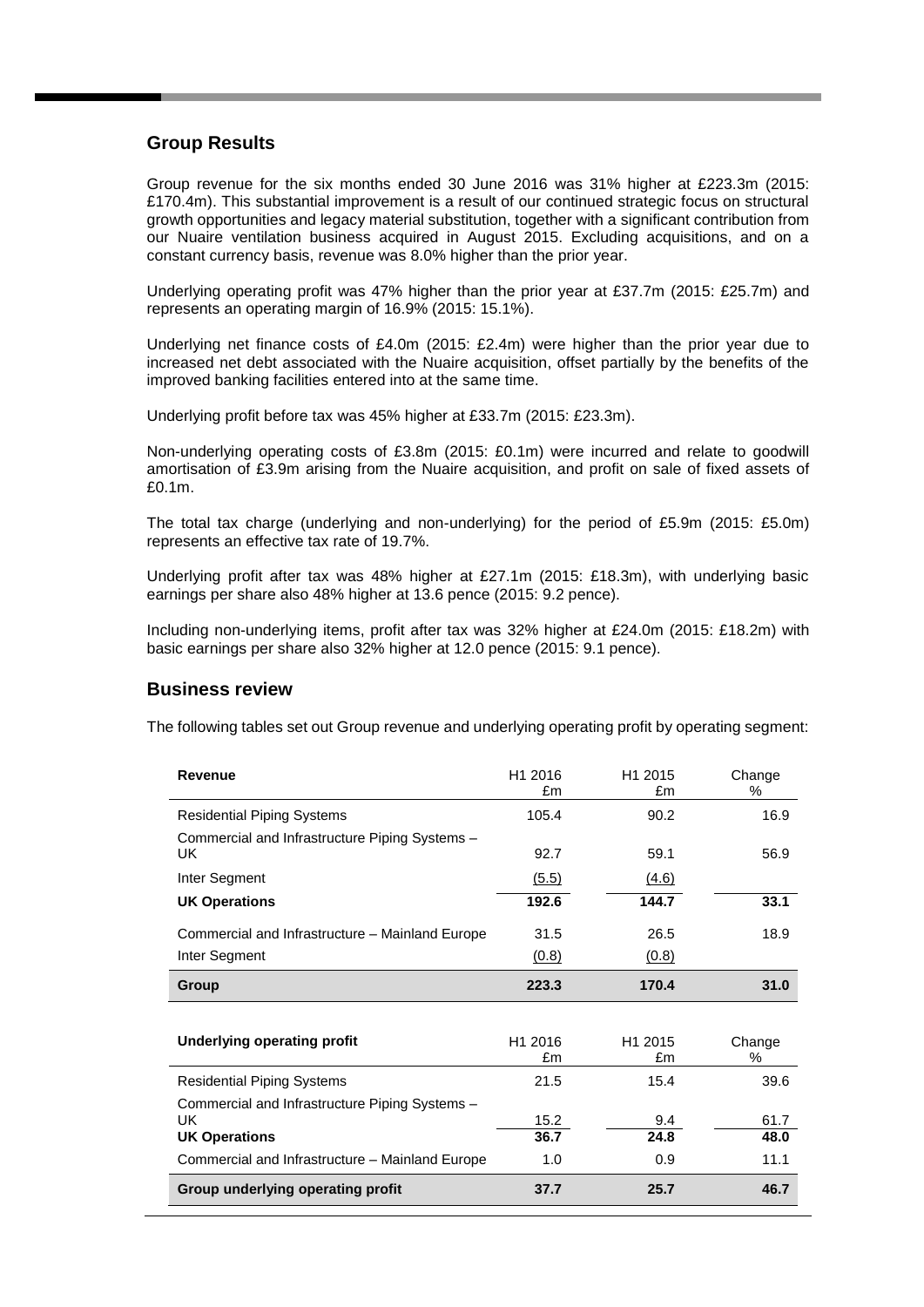## **Operational review**

The Group's focus has been to continue to drive our growth initiatives in the areas of substitution, water management and carbon efficiency, developing our export business and establishing our manufacturing presence in Dubai, together with the integration and development of the businesses acquired last year, most notably Nuaire.

We have made positive progress with all of these initiatives, which combined with a strong market across most of our sectors helped drive revenue 31% higher compared to the same period last year. The UK operations maintained a strong organic growth rate of 8.1% in the period, and whilst this includes some merchant stocking ahead of price increases and two more working days compared to the first half of 2015, it also includes some carry over selling price deflation. Overall, taking all of these factors into account we believe we have continued to outpace the market in line with our targets.

The integration of the Nuaire business has continued to go well and Nuaire maintained its expected growth trajectory, achieving revenue growth of over 10% against the comparative period prior to the acquisition last year. We have enjoyed some success in securing joint specification for Nuaire mechanical units with Polypipe ducting and whilst specifications generally take some time to convert to orders we have seen some early success. In addition, we have started a programme of combining product platforms and sourcing products that were previously outsourced from within the Group.

Our project to set up manufacturing of Polystorm cellular products in Dubai has continued at pace, with the first units being despatched from the factory on Monday 18<sup>th</sup> July, just six months after signing the lease on the premises in the Jebel Ali Free Zone. The factory has attained all the local approvals and production has passed the relevant UK quality standards. This is an excellent achievement and now that we have the additional manufacturing capacity available we are actively working to secure more water management projects in the region.

### *Residential Piping Systems*

Residential sector revenue was 16.9% higher at £105.4m, all of which was derived from the UK and Irish markets and excluding inter segment revenue represented 46% of Group revenue for the six months ended 30 June 2016 (2015: 51%). Excluding acquisitions, revenue was 5.0% higher than the same period last year, which is a combination of organic growth initiatives, market growth, two additional working days against the same period in 2015, some residue of pull forward from price increases implemented during the second quarter, though this was partially offset by selling price deflation as the effect of passing through lower material prices in the latter half of 2015 carried forward into 2016.

Demand from the national housebuilders was strong throughout the half with an increasing number of new site openings. This sector continued to be mainly driven by the larger players, although increasingly more regionally spread than earlier years. Private RM&I (repairs maintenance and improvement) showed some improvement although the public sector remained relatively muted.

Growth in volumes combined with further mix improvement to our higher value products enabled Residential Piping Systems to deliver an underlying operating profit of £21.5m in the first half up 39.6% over the same period last year.

### *Commercial and Infrastructure Systems – UK*

UK Commercial and Infrastructure revenue was 56.9% higher at £92.7m and excluding inter segment revenue represented 40% of overall Group revenue for the six months ended 30 June 2016 (2015: 34%). Excluding acquisitions, revenue was 13.5% higher than the same period last year. This segment includes our export business and after taking this and the same factors as in Residential into account, the results demonstrate a robust level of volume growth from demand in the core UK market.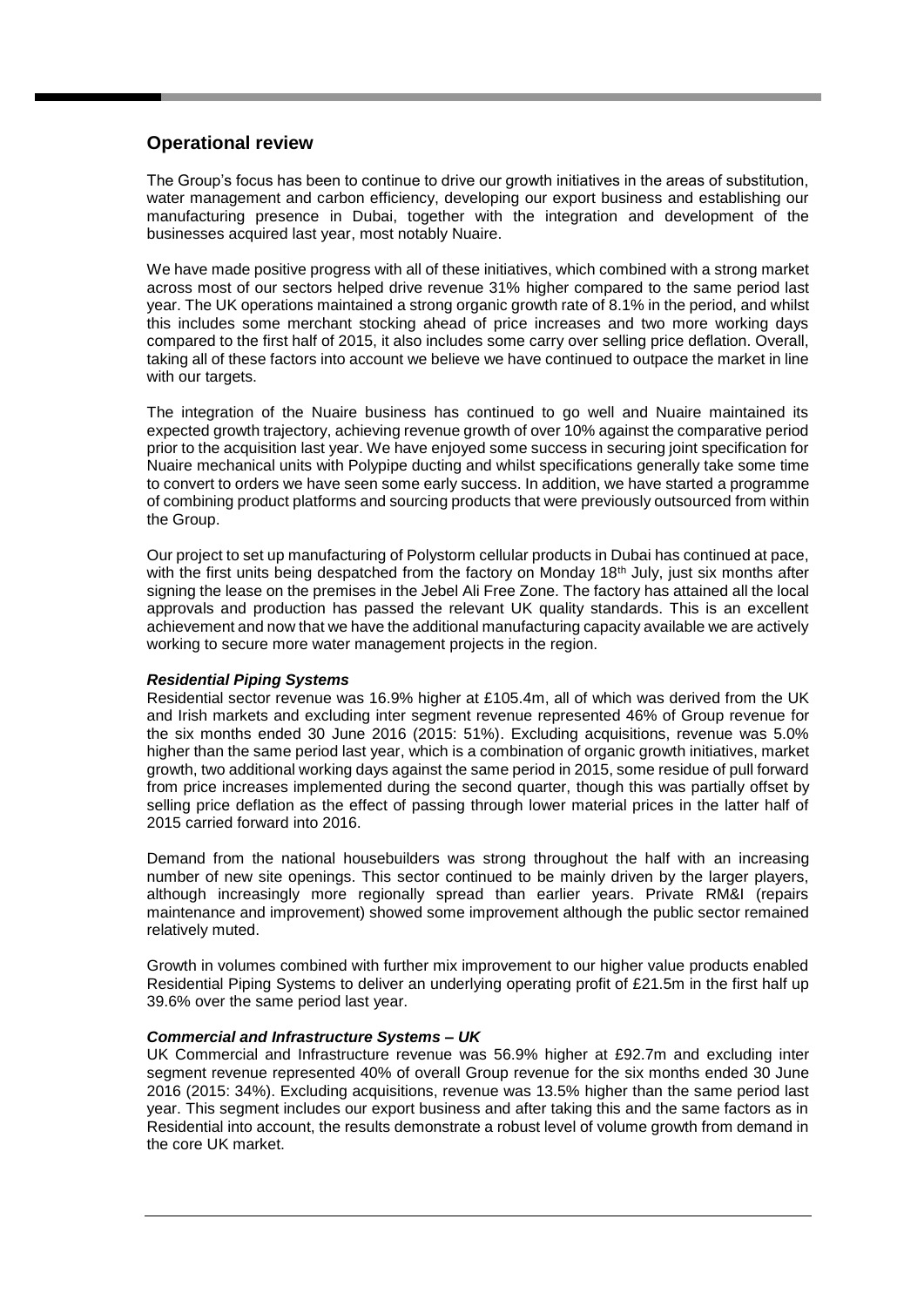Following the changes to the funding model for Highways England which created some hiatus during 2015, the published 2015-2020 road investment strategy programme is well under way, which is a key driver for our Civils business. Water management and flood prevention legislation continued to drive demand as work has commenced on more recently consented land.

Demand in the commercial environment (which because of our split by customer type also includes high rise residential) has also been strong. As with Residential, we have seen development become less London centric, with a good spread around the regional cities.

Costs of £0.8m resulting from the recruitment, training and setting up of the factory in the Middle East have been incurred during the period. There are no further costs to be incurred as the set up phase of this project is now completed.

Boosted by the Nuaire acquisition and the operational gearing effect of strong volume growth, offset by costs associated with setting up in Dubai, Commercial and Infrastructure Systems – UK delivered an underlying operating profit of £15.2m in the first half up 61.7% over the same period last year.

### *Commercial and Infrastructure Piping Systems - Europe*

Continental European commercial and infrastructure revenue was £31.5m and represented 14% of overall Group revenue for the six months ended 30 June 2016 (2015: 15%). This represented growth of 18.9% against the first half of 2015, and 10.2% on a constant currency basis.

Market conditions have remained challenging in France, although there were early signs of improvement in the market at the beginning of the year, the second quarter saw significant disruption to the economy from strikes opposing labour reform. Margins remain tight and the distributors continue to be very cost focused. The benefit from the growth in volumes has in part been ameliorated by discounts to encourage stocking and may have resulted in some level of order pull forward. Demand from the municipality segment has remained constrained.

Underlying operating profits were at a consistent margin with first half of 2015, improving to £1.0m in the first half, up 11.1% over the same period last year.

### **Board and Management changes**

On 25 May 2016 Peter Shepherd stepped down from the Board as Chief Financial Officer. On that date Martin Payne joined the Board as Chief Financial Officer. The transition has been aided by an effective handover and Martin's personal attributes and prior experience have enabled him to quickly become an established member of the team.

### **Outlook**

In the first six weeks of the second half of the year (to 12th August), order intake across our business has remained consistent with the normal seasonal pattern with no discernible signs of weakening following the EU Referendum. We recognise that this may not be a guide to future demand, given we principally supply to professional projects, from residential extensions or renovations through to major infrastructure. We only receive orders for our products once construction has commenced and therefore there may be a degree of unwind if new projects do not start.

However, despite uncertainty, we believe the fundamentals of our market and structural drivers of our business remain robust. Our business is extremely well balanced across the various sectors and we do not have an over reliance on any particular part of the industry. There have been encouraging comments from the UK Government recognising the need to keep construction moving and indicating they are prepared to loosen fiscal policy to provide the necessary funding or stimulus to do so. We are further encouraged by early reports from the housebuilders and commitment from the banks to maintain mortgage availability.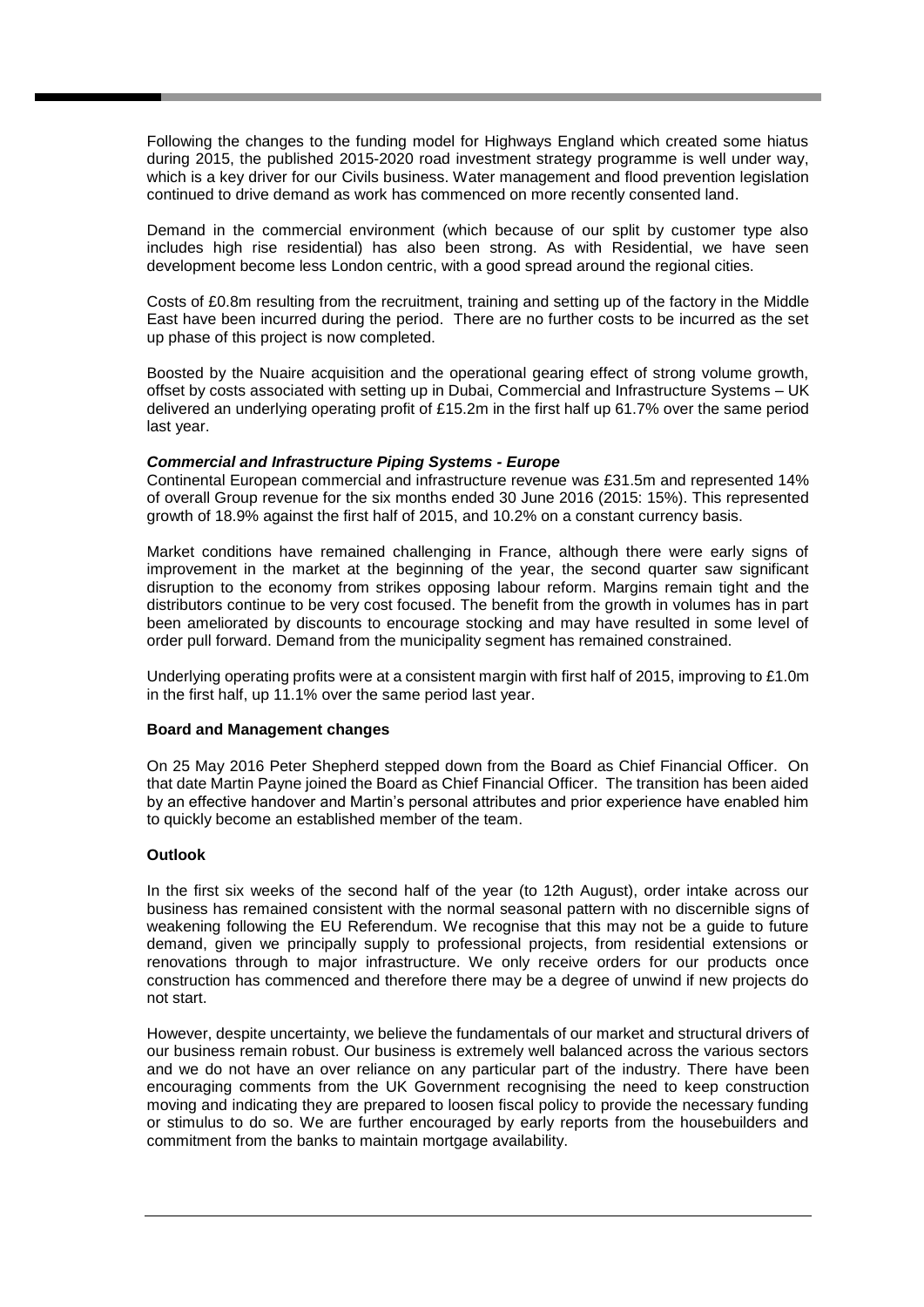Until we see evidence to suggest differently, we plan to continue with our development initiatives albeit cautiously. By virtue of our production processes we are able to flex our capacity quickly, we remain alert to the economic situation and will take whatever steps are appropriate to the market conditions as they unfold.

## **Financial Review**

### *Cash flow and net debt*

Cash generated from operations during the period of £30.5m (2015: £17.8m) was 71% higher than the prior year. This result includes a working capital outflow of £15.2m (2015: £15.1m) which is consistent with the prior year. This is a standard feature of the Group's annual working capital cycle and arises primarily as a result of the timing of rebate settlements.

Capital expenditure of £8.4m (2015: £9.3m) whilst marginally ahead of depreciation in the period is behind where we had planned at the beginning of the year. In light of the general uncertainty around the impact of the EU Referendum result on our markets, a more measured approach to capital expenditure has been implemented. Consequently, capital expenditure for the year will be lower than previously expected at approximately £20m, which is still ahead of depreciation.

Net debt (including unamortised debt issuance costs) at 30 June 2016 reduced by £3.0m in the period to £191.3m, despite the normal first half working capital outflow noted above and the final dividend payment of £11.0m. Leverage has improved in the period to 2.3 times pro-forma LTM EBITDA from 2.5 times pro-forma LTM EBITDA at 31 Dec 2015, and is on track to achieve the post Nuaire acquisition deleveraging target of 2 times by the end of 2016 as stated in our 2015 Annual report and accounts.

### *Finance Costs*

Net underlying finance charges for the six month period ended 30 June 2016 of £4.0m were £1.6m higher that the corresponding period due to the impact of the higher net debt associated with the acquisition of Nuaire, offset partially by the benefits of the improved banking facilities entered into at the time of the Nuaire acquisition. Interest is payable on the new RCF at LIBOR plus an interest rate margin ranging from 1.5% to 2.75% depending on leverage. The interest rate margin at 30 June 2016 was 2.0%.

In order to reduce exposure to future increases in interest rates the Group has entered into interest rate swaps at fixed rates ranging between 1.735% and 2.21% (excluding margin) with notional amounts hedged ranging from £60.0m to £91.7m over the period of the interest rate swaps. Details of these swaps are set out in note 10 to these interim accounts.

The unrealised mark to market adjustment on these forward interest rate swaps at 30 June 2016 was £5.4m adverse (31 December 2015: £2.1m adverse). The movement of £3.3m adverse in the period is included in the Group Statement of Comprehensive Income.

### *Taxation*

The Group's tax charge for the six months ended 30 June 2016 was £5.9m (2015: £5.0m). The underlying tax rate (underlying tax: underlying profit before tax) has been provided at the estimated full year rate of 19.6% (2015 full year: 19.2%). This is marginally lower than the UK standard tax rate of 20% due to the benefit of patent box relief. The impact of our mainland European operations on the Group's effective tax rate is not material.

### *Dividend*

The Board has declared an interim dividend of 3.1 pence per share, a 35% increase on the 2015 interim dividend. This dividend will be paid on 23 September 2016 to shareholders on the register at the close of business on 25 August 2016.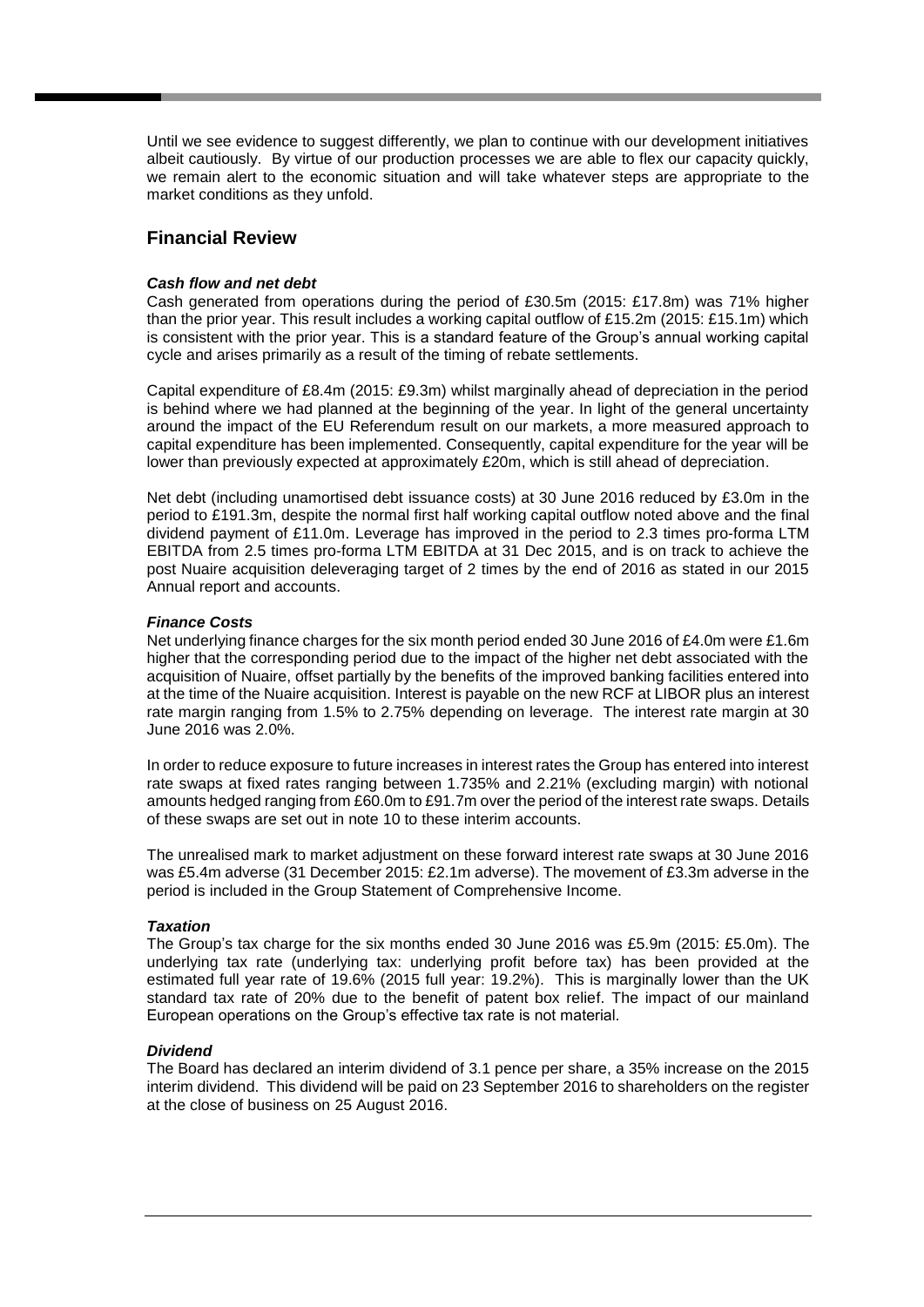Our dividend policy is to pay a minimum of 40% of the Group's annual underlying profit after tax. The Directors intend that the Group will pay the total annual dividend in two tranches, an interim dividend and a final dividend, to be announced at the time of announcement of the interim and preliminary results respectively in the approximate proportions of one-third and two-thirds, respectively.

### **Going Concern**

The Group continues to meet its day to day working capital and other funding requirements through a combination of long term funding and cash deposits. The Group's bank financing facilities consists of a £300m RCF of which £223.0m was drawn at 30 June 2016. Cash balances of a further £30.3m as at 30 June 2016 gives total facility headroom of £107.3m.

After making due enquiry, the Directors have a reasonable expectation that the Company and its subsidiaries have adequate resources to continue its operational existence for the foreseeable future and therefore have adopted the going concern principle in preparing these interim accounts.

### **Principal risks and uncertainties**

The Board continually assesses and monitors the key risks of the business. The principal risks and uncertainties that could have a material impact on the Group's performance have not changed from those which are set out in detail in the principal risks and uncertainties section of our 2015 Annual Report. The Board believes that whilst not specifically noted, the potential impact of the recent EU Referendum result is covered within these principal risks and uncertainties. These cover:

- Increases in the market price of petroleum feedstocks can have a direct impact on the prices we pay for our raw materials.
- The Group's manufacturing and distribution operations could be subjected to disruption due to factors including incidents such as fire, failure of equipment, power outages, strikes or unexpected or prolonged periods of severe weather.
- Our businesses are dependent on key customers continuing to order from us.
- The ability to attract and retain our Executive Management Team and qualified personnel.
- Cyclical economic conditions and conditions affecting the construction industry.
- Government action and policies.
- Changes in government regulations and standards relating to the manufacture and use of building materials, particularly plastics and polymers.
- The Group manufactures products that are potentially vital to the safe operation of its customers' products or processes. A product failure or recall could result in a liability claim for personal injury or other damage and damage to the Group's brand reputation.
- The Group is dependent on the continued efficient operation of its information systems and therefore vulnerable to potential failures and security breaches.
- Management of acquisitions and their integration into the Group.
- The Group's operations expose it to a variety of financial risks that include foreign exchange risk, credit risk, liquidity risk and interest rate risk.

A copy of the 2015 Annual Report is available on the Group's website, [www.polypipe.com](http://www.polypipe.com/)

### **Forward Looking Statements**

Certain statements in this full year report are forward looking. Although the Group believes that the expectations reflected in these forward looking statements are reasonable, we can give no assurance that these expectations will prove to have been correct. Because these statements contain risks and uncertainties, actual results may differ materially from those expressed or implied by these forward looking statements. We undertake no obligation to update any forward looking statements, whether as a result of new information, future events or otherwise.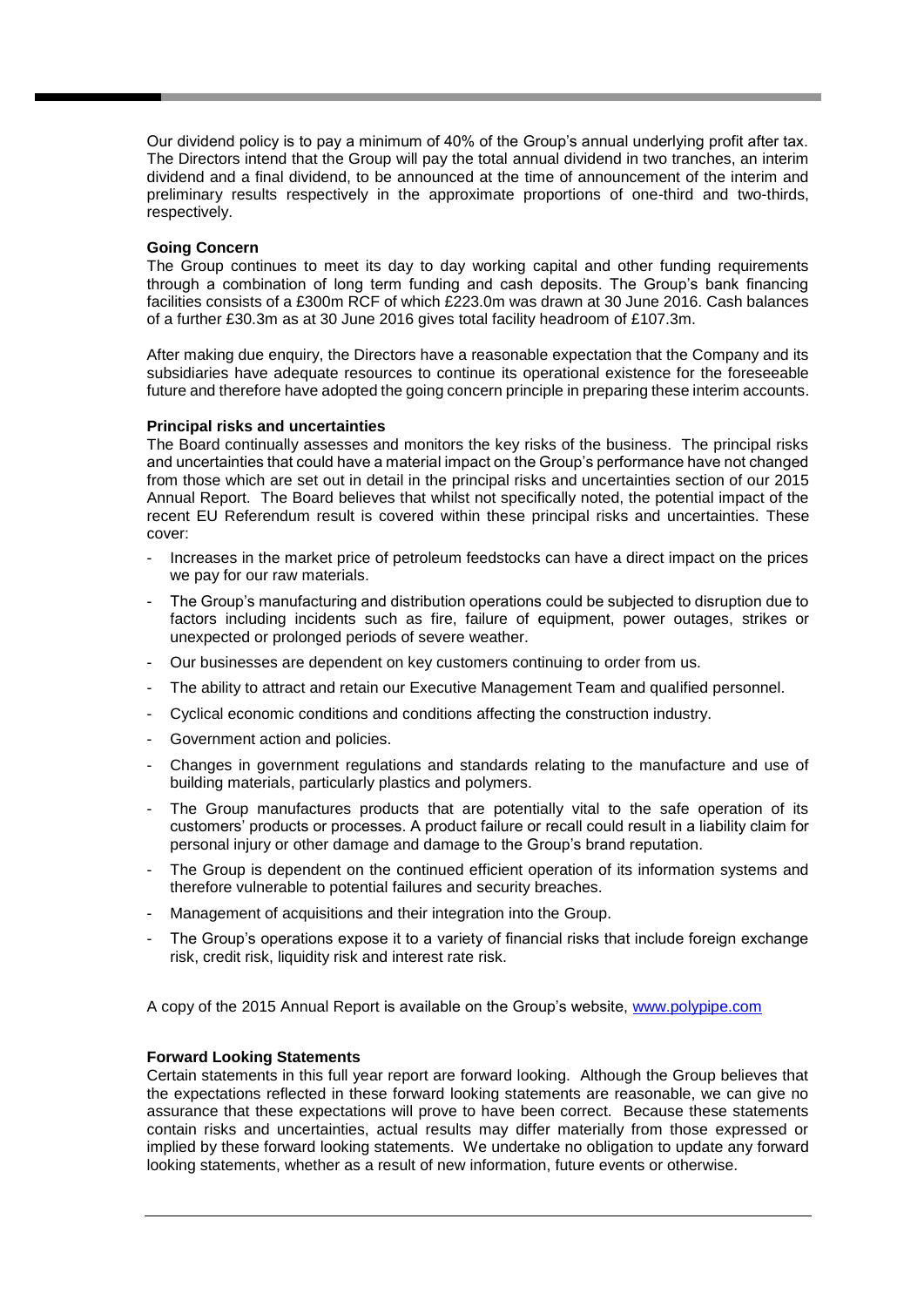### **Directors' Responsibility Statement**

We confirm that to the best of our knowledge:

- The condensed set of financial statements has been prepared in accordance with International Accounting Standard ("IAS") 34 *Interim Financial Reporting* as adopted by the EU;
- The Interim Management Report includes a fair review of the information required by:
	- (a) DTR 4.2.7R of the *Disclosure and Transparency Rules*, being an indication of important events that have occurred during the first six months of the financial year and their impact on the condensed set of financial statements; and a description of the principal risks and uncertainties for the remaining six months of the financial year; and
	- (b) DTR 4.2.8R of the *Disclosure and Transparency Rules*, being related party transactions that have taken place in the first six months of the current financial year and that have materially affected the financial position or performance of the entity during that period; and any changes in the related party transactions described in the last annual report that could do so.

This report was approved by the board of directors on 16 August 2016 and is available on the Company's website [www.polypipe.com](http://www.polypipe.com/) under "Investors", then "Results Centre".

By order of the Board

**David Hall Martin Payne Chief Executive Officer Chief Financial Officer**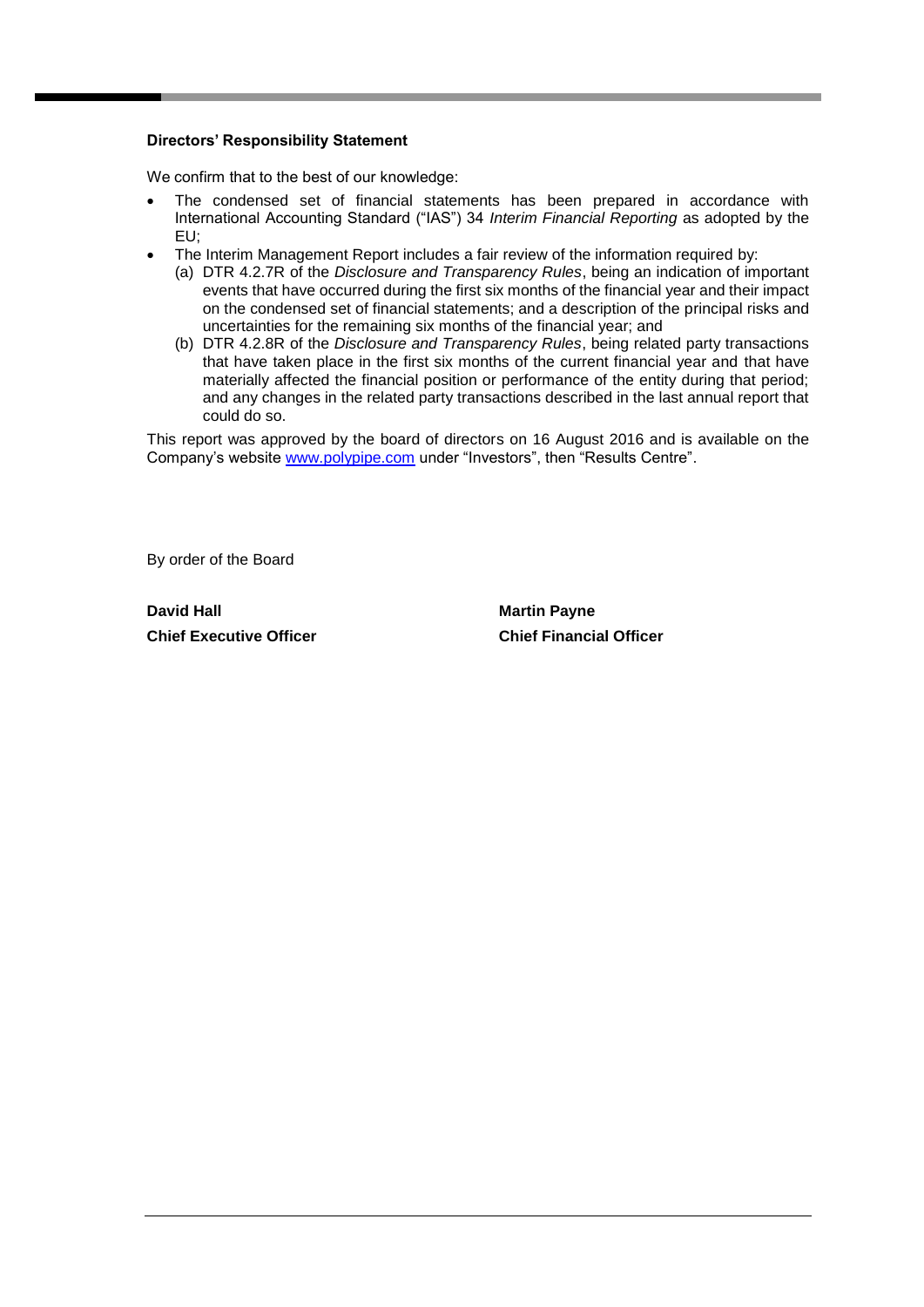## **INTERIM GROUP INCOME STATEMENT**

**for the six months ended 30 June 2016 (unaudited)**

|                                                      | <b>Notes</b>   | Six months ended 30 June 2016<br>Non- |                              |         | Six months ended 30 June 2015<br>Non- |                        |              |
|------------------------------------------------------|----------------|---------------------------------------|------------------------------|---------|---------------------------------------|------------------------|--------------|
|                                                      |                |                                       | Underlying Underlying*       | Total   |                                       | Underlying Underlying* | <b>Total</b> |
|                                                      |                | £m                                    | £m                           | £m      | £m                                    | £m                     | £m           |
| <b>Revenue</b>                                       | 3              | 223.3                                 |                              | 223.3   | 170.4                                 |                        | 170.4        |
| Cost of sales                                        |                | (129.8)                               | $\qquad \qquad \blacksquare$ | (129.8) | (102.3)                               | $\blacksquare$         | (102.3)      |
| <b>Gross profit</b>                                  |                | 93.5                                  | $\qquad \qquad \blacksquare$ | 93.5    | 68.1                                  | $\blacksquare$         | 68.1         |
| Selling and distribution costs                       |                | (34.3)                                |                              | (34.3)  | (26.1)                                |                        | (26.1)       |
| Administration expenses                              |                | (21.5)                                |                              | (21.5)  | (16.3)                                | (0.1)                  | (16.4)       |
| <b>Trading profit</b>                                |                | 37.7                                  |                              | 37.7    | 25.7                                  | (0.1)                  | 25.6         |
| Profit on sale of fixed assets                       |                |                                       | 0.1                          | 0.1     |                                       |                        |              |
| Amortisation of acquisition<br>intangibles           |                |                                       | (3.9)                        | (3.9)   |                                       |                        |              |
| <b>Operating profit</b>                              | 3              | 37.7                                  | (3.8)                        | 33.9    | 25.7                                  | (0.1)                  | 25.6         |
| Financial income                                     | 5              |                                       |                              |         | 0.1                                   |                        | 0.1          |
| Financial expense                                    | 5              | (4.0)                                 | Ξ.                           | (4.0)   | (2.5)                                 | $\blacksquare$         | (2.5)        |
| <b>Profit before tax</b>                             |                | 33.7                                  | (3.8)                        | 29.9    | 23.3                                  | (0.1)                  | 23.2         |
| Taxation                                             | 6              | (6.6)                                 | 0.7                          | (5.9)   | (5.0)                                 |                        | (5.0)        |
| Profit for the year<br>attributable to the owners of |                |                                       |                              |         |                                       |                        |              |
| the parent company                                   |                | 27.1                                  | (3.1)                        | 24.0    | 18.3                                  | (0.1)                  | 18.2         |
| Basic earnings per share<br>(pence)                  | 7              | 13.60                                 |                              | 12.04   | 9.18                                  |                        | 9.13         |
| Diluted earnings per share<br>(pence)                | $\overline{7}$ | 13.54                                 |                              | 11.99   | 9.16                                  |                        | 9.11         |
| Dividend per share (pence) -<br>Interim              | 8              |                                       |                              | 3.1     |                                       |                        | 2.3          |

\* Non-underlying items are detailed in note 4.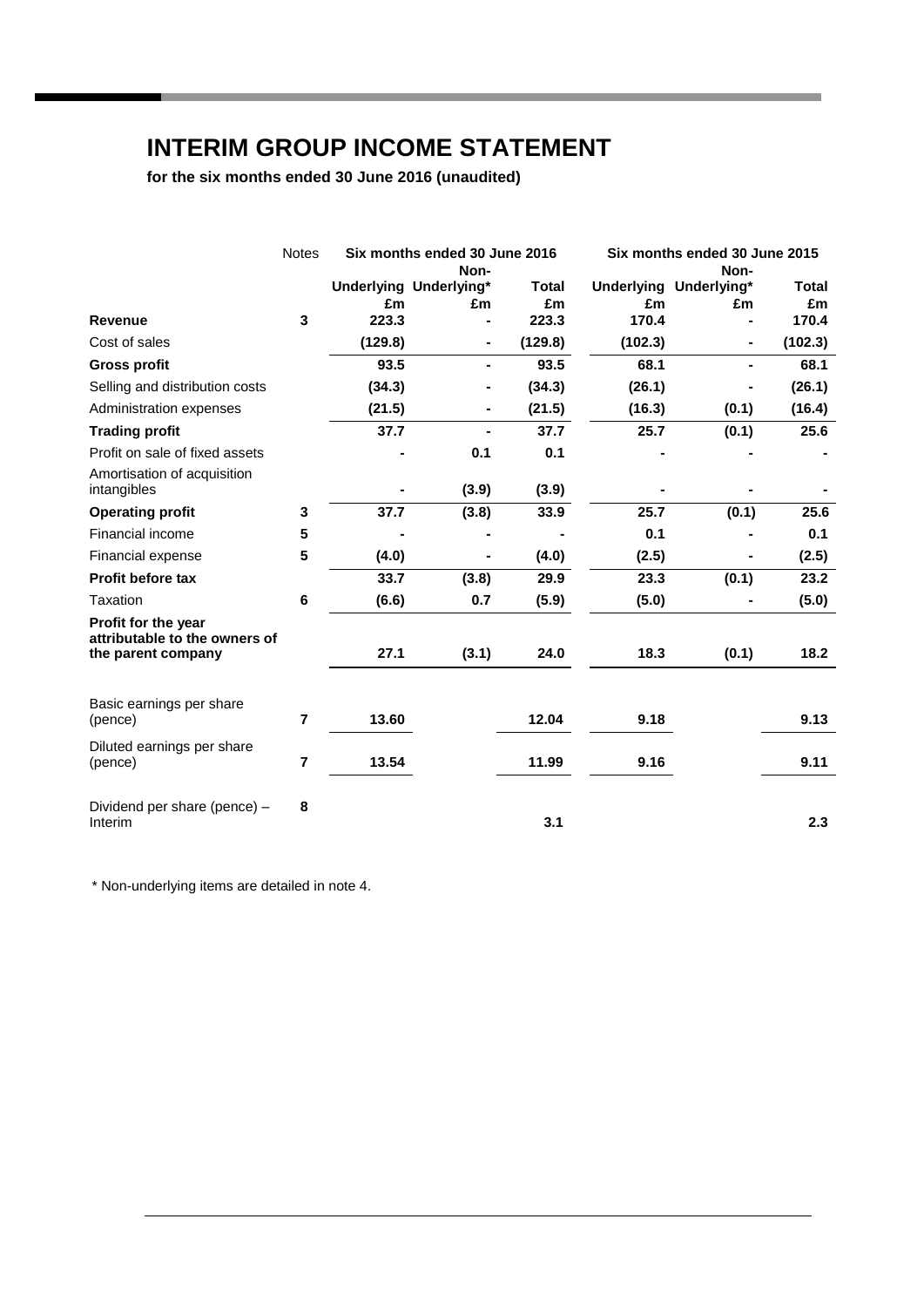# **INTERIM GROUP STATEMENT OF COMPREHENSIVE INCOME**

**for the six months ended 30 June 2016 (unaudited)**

|                                                                                   | <b>Six months</b><br>ended 30 June<br>2016 | <b>Six months</b><br>ended 30 June<br>2015 |
|-----------------------------------------------------------------------------------|--------------------------------------------|--------------------------------------------|
|                                                                                   | £m                                         | £m                                         |
| Profit for the period                                                             | 24.0                                       | 18.2                                       |
| Other comprehensive income:                                                       |                                            |                                            |
| Items which will be reclassified subsequently to profit and<br>loss:-             |                                            |                                            |
| Exchange differences on translation of foreign operations                         | 1.9                                        | (1.2)                                      |
| Effective portion of changes in fair value of interest rate swap<br>derivative    | (3.3)                                      | 0.6                                        |
| Tax relating to items that will be reclassified                                   | 0.6                                        | (0.2)                                      |
| Other comprehensive income for the period net of tax                              | (0.8)                                      | (0.8)                                      |
| Total comprehensive income for the period attributable to<br>owners of the parent | 23.2                                       | 17.4                                       |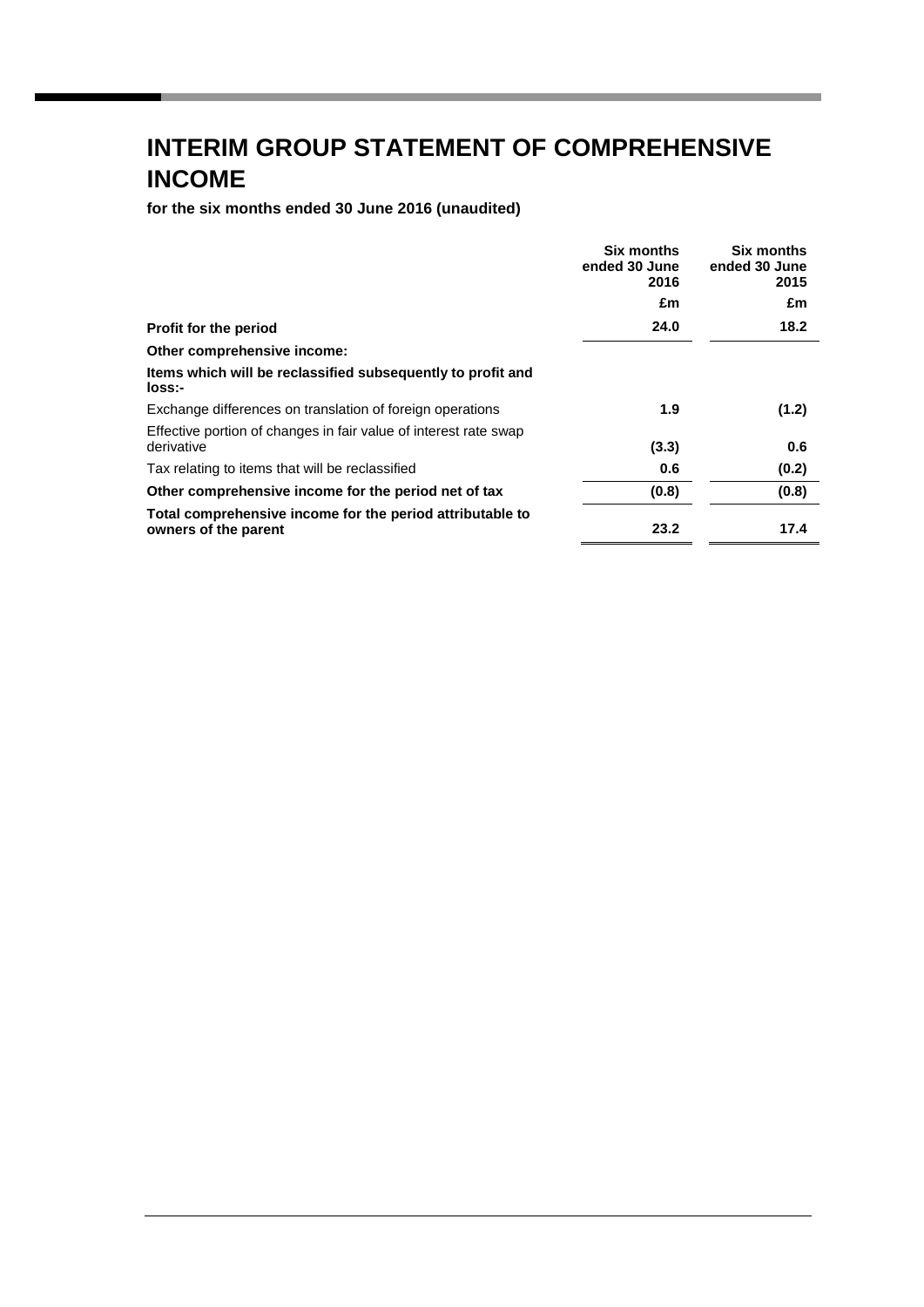# **INTERIM GROUP BALANCE SHEET**

**at 30 June 2016 (unaudited)**

|                                        | 30 June<br>2016 | 30 June<br>2015 | 31 December<br>2015 |
|----------------------------------------|-----------------|-----------------|---------------------|
|                                        | £m              | £m              | £m                  |
| <b>Non-Current Assets</b>              |                 |                 |                     |
| Property, plant and equipment          | 99.9            | 90.9            | 98.1                |
| Goodwill                               | 329.3           | 239.5           | 329.3               |
| Other intangible assets                | 45.3            |                 | 49.1                |
| <b>Total non-current assets</b>        | 474.5           | 330.4           | 476.5               |
| <b>Current Assets</b>                  |                 |                 |                     |
| Inventories                            | 51.0            | 39.5            | 47.5                |
| Trade and other receivables            | 51.9            | 31.8            | 30.5                |
| Cash and cash equivalents              | 30.3            | 36.4            | 21.6                |
| <b>Total current assets</b>            | 133.2           | 107.7           | 99.6                |
| <b>Total assets</b>                    | 607.7           | 438.1           | 576.1               |
| <b>Current Liabilities</b>             |                 |                 |                     |
| Trade and other payables               | (88.8)          | (60.5)          | (80.3)              |
| Other financial liabilities            | (6.1)           | (1.9)           | (2.2)               |
| Income tax payable                     | (7.0)           | (5.2)           | (4.7)               |
| <b>Total current liabilities</b>       | (101.9)         | (67.6)          | (87.2)              |
| <b>Non-Current Liabilities</b>         |                 |                 |                     |
| Loans and borrowings                   | (221.6)         | (118.3)         | (215.9)             |
| Other liabilities                      | (2.0)           | (1.9)           | (2.0)               |
| Deferred tax liability                 | (8.7)           | (1.0)           | (10.0)              |
| <b>Total non-current liabilities</b>   | (232.3)         | (121.2)         | (227.9)             |
| <b>Total liabilities</b>               | (334.2)         | (188.8)         | (315.1)             |
| <b>Net assets</b>                      | 273.5           | 249.3           | 261.0               |
| <b>Capital and reserves</b>            |                 |                 |                     |
| Equity share capital                   | 0.2             | 0.2             | 0.2                 |
| Capital redemption reserve             | 1.1             | 1.1             | 1.1                 |
| Treasury shares                        | (1.7)           | (1.7)           | (1.7)               |
| <b>Hedging Reserve</b>                 | (4.4)           | (1.5)           | (1.7)               |
| Foreign currency retranslation reserve | (0.6)           | (2.9)           | (2.5)               |
| Retained earnings                      | 278.9           | 254.1           | 265.6               |
| <b>Total equity</b>                    | 273.5           | 249.3           | 261.0               |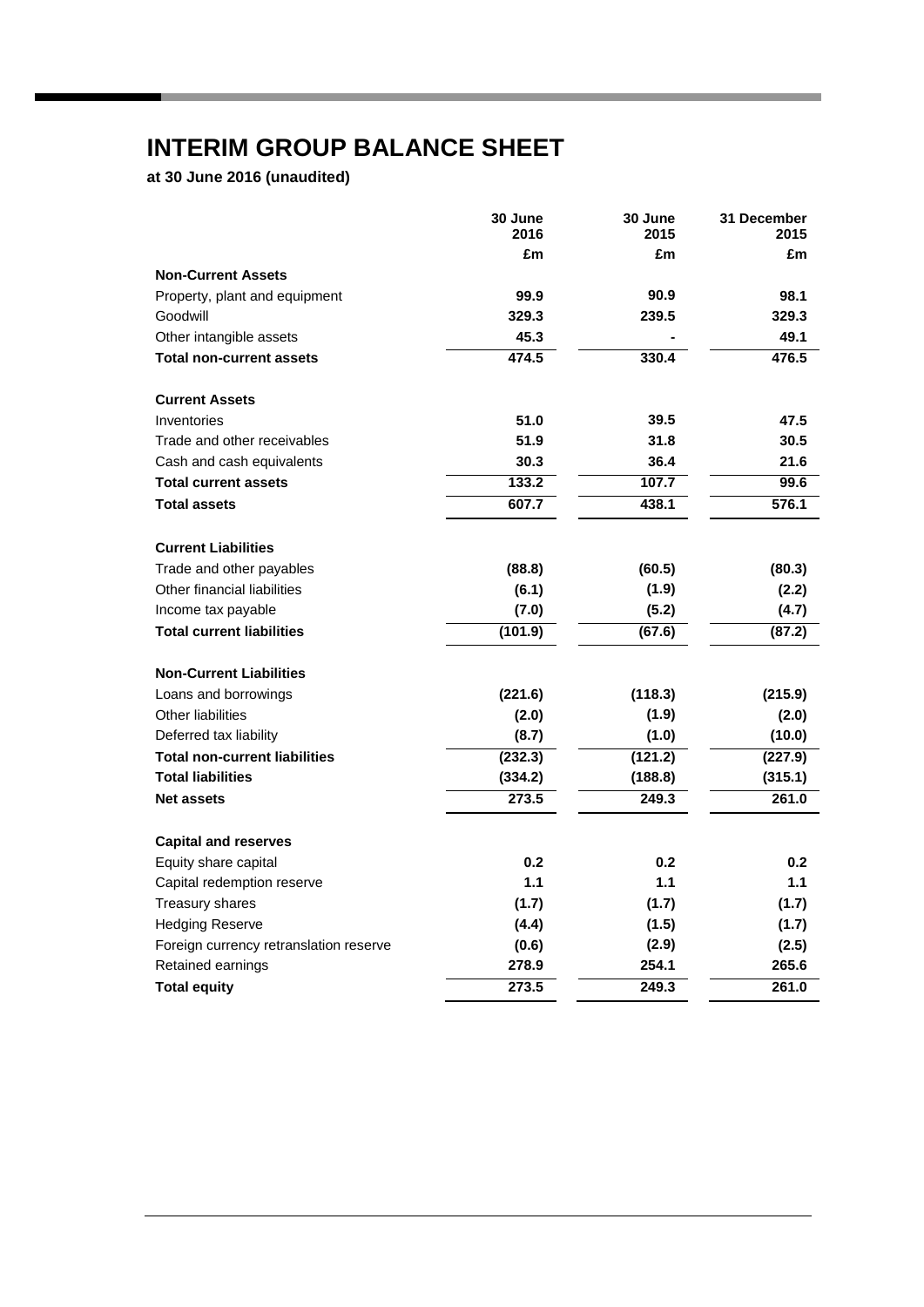## **INTERIM GROUP STATEMENT OF CHANGES IN EQUITY**

**for the six months ended 30 June 2016 (unaudited)**

|                                                     | <b>Share</b><br>capital | Capital<br>redemption<br>reserve | <b>Treasury</b><br><b>Shares</b> | <b>Hedging</b><br>reserve | Foreign<br>currency<br>retranslation<br>reserve | <b>Retained</b><br>earnings | <b>Total</b><br>equity |
|-----------------------------------------------------|-------------------------|----------------------------------|----------------------------------|---------------------------|-------------------------------------------------|-----------------------------|------------------------|
|                                                     | £m                      | £m                               | £m                               | £m                        | £m                                              | £m                          | £m                     |
| Six months ended 30 June 2016                       |                         |                                  |                                  |                           |                                                 |                             |                        |
| <b>Opening balance</b>                              | 0.2                     | 1.1                              | (1.7)                            | (1.7)                     | (2.5)                                           | 265.6                       | 261.0                  |
| Profit for the period                               |                         |                                  |                                  |                           |                                                 | 24.0                        | 24.0                   |
| Other comprehensive<br>income / (expense)           |                         |                                  |                                  | (2.7)                     | 1.9                                             |                             | (0.8)                  |
| <b>Total comprehensive</b><br>income for the period |                         |                                  |                                  | (2.7)                     | 1.9                                             | 24.0                        | 23.2                   |
| Dividends paid                                      |                         |                                  |                                  |                           |                                                 | (11.0)                      | (11.0)                 |
| Share-based payments                                |                         |                                  |                                  |                           |                                                 | 0.3                         | 0.3                    |
| <b>Closing balance</b>                              | 0.2                     | 1.1                              | (1.7)                            | (4.4)                     | (0.6)                                           | 278.9                       | 273.5                  |
| Six months ended 30 June 2015                       |                         |                                  |                                  |                           |                                                 |                             |                        |
| <b>Opening balance</b>                              | 0.2                     | 1.1                              | (1.7)                            | (1.9)                     | (1.7)                                           | 241.7                       | 237.7                  |
| Profit for the period                               |                         |                                  |                                  |                           |                                                 | 18.2                        | 18.2                   |
| Other comprehensive<br>income / (expense)           |                         |                                  |                                  | 0.4                       | (1.2)                                           | -                           | (0.8)                  |
| <b>Total comprehensive</b><br>income for the period |                         | -                                |                                  | 0.4                       | (1.2)                                           | 18.2                        | 17.4                   |
| Dividends paid                                      |                         | $\blacksquare$                   |                                  | ٠                         |                                                 | (6.0)                       | (6.0)                  |
| Share-based payments                                |                         |                                  |                                  |                           |                                                 | 0.2                         | 0.2                    |
| <b>Closing balance</b>                              | 0.2                     | $1.1$                            | (1.7)                            | (1.5)                     | (2.9)                                           | 254.1                       | 249.3                  |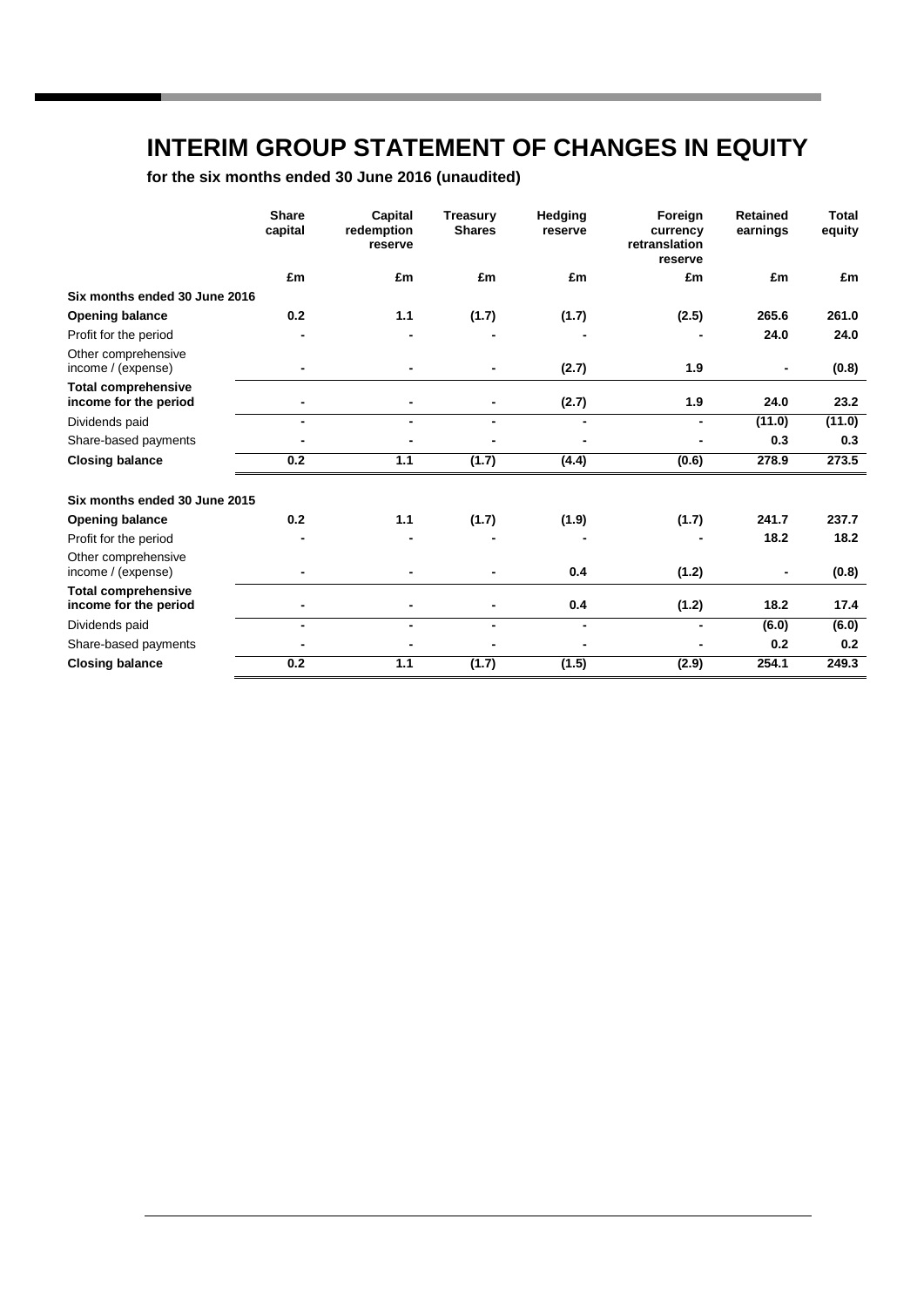# **INTERIM GROUP CASH FLOW STATEMENT**

**for the six months ended 30 June 2016 (unaudited)**

|                                                                   | <b>Six months</b><br>ended 30 June<br>2016 | <b>Six months</b><br>ended 30 June<br>2015 | Year ended<br>31 December<br>2015 |
|-------------------------------------------------------------------|--------------------------------------------|--------------------------------------------|-----------------------------------|
|                                                                   | £m                                         | £m                                         | £m                                |
| <b>Operating activities</b>                                       |                                            |                                            |                                   |
| Profit before tax                                                 | 29.9                                       | 23.2                                       | 41.5                              |
| Add back net financing costs                                      | 4.0                                        | 2.4                                        | 7.9                               |
| <b>Operating profit</b>                                           | 33.9                                       | 25.6                                       | 49.4                              |
| Non cash items:                                                   |                                            |                                            |                                   |
| Gain on disposal of property, plant and                           |                                            |                                            |                                   |
| equipment                                                         | (0.1)                                      |                                            | (0.2)                             |
| Non-underlying items - amortisation of<br>acquisition intangibles | 3.9                                        |                                            | 3.0                               |
| Depreciation                                                      | 8.0                                        | 7.3                                        | 15.1                              |
| Operating cash flow before movement in                            |                                            |                                            |                                   |
| working capital                                                   | 45.7                                       | 32.9                                       | 67.3                              |
| Movement in working capital:<br><b>Receivables</b>                |                                            |                                            |                                   |
| Payables                                                          | (20.3)<br>7.5                              | (11.4)                                     | 1.6<br>5.6                        |
| Inventories                                                       | (2.4)                                      | (3.6)                                      |                                   |
| Cash generated from operations                                    | 30.5                                       | (0.1)<br>17.8                              | (1.9)<br>72.6                     |
|                                                                   |                                            |                                            |                                   |
| Income tax paid<br>Net cash flows from operating activities       | (4.3)<br>26.2                              | (1.9)<br>15.9                              | (5.2)<br>67.4                     |
|                                                                   |                                            |                                            |                                   |
| <b>Investing Activities</b>                                       |                                            |                                            |                                   |
| Interest received                                                 |                                            | 0.1                                        | 0.1                               |
| Proceeds from disposal of property, plant and                     |                                            |                                            |                                   |
| equipment                                                         | 0.2                                        | 0.1                                        | 0.4                               |
| Acquisition of new businesses                                     |                                            |                                            |                                   |
| - purchase consideration                                          |                                            | (6.0)                                      | (155.2)                           |
| - cash at acquisition                                             |                                            | 0.8                                        | 5.7                               |
| Purchase of property, plant and equipment                         | (8.4)                                      | (9.3)                                      | (19.3)                            |
| Net cash flow used in investing activities                        | (8.2)                                      | (14.3)                                     | (168.3)                           |
| <b>Financing activities</b>                                       |                                            |                                            |                                   |
| New bank loans                                                    | 5.5                                        |                                            | 148.5                             |
| Bank loan repayment                                               |                                            |                                            | (51.0)                            |
| Interest paid                                                     | (3.8)                                      | (2.3)                                      | (5.8)                             |
| Dividend paid                                                     | (11.0)                                     | (6.0)                                      | (10.6)                            |
| Refinancing costs                                                 |                                            |                                            | (1.7)                             |
| Net cash flows from financing activities                          | (9.3)                                      | (8.3)                                      | 79.4                              |
|                                                                   |                                            |                                            |                                   |
| Net increase/(decrease) in cash and cash                          |                                            |                                            |                                   |
| equivalents                                                       | 8.7                                        | (6.7)                                      | (21.5)                            |
| Cash and cash equivalents - opening balance                       | 21.6                                       | 43.1                                       | 43.1                              |
| Cash and cash equivalents - closing balance                       | 30.3                                       | 36.4                                       | 21.6                              |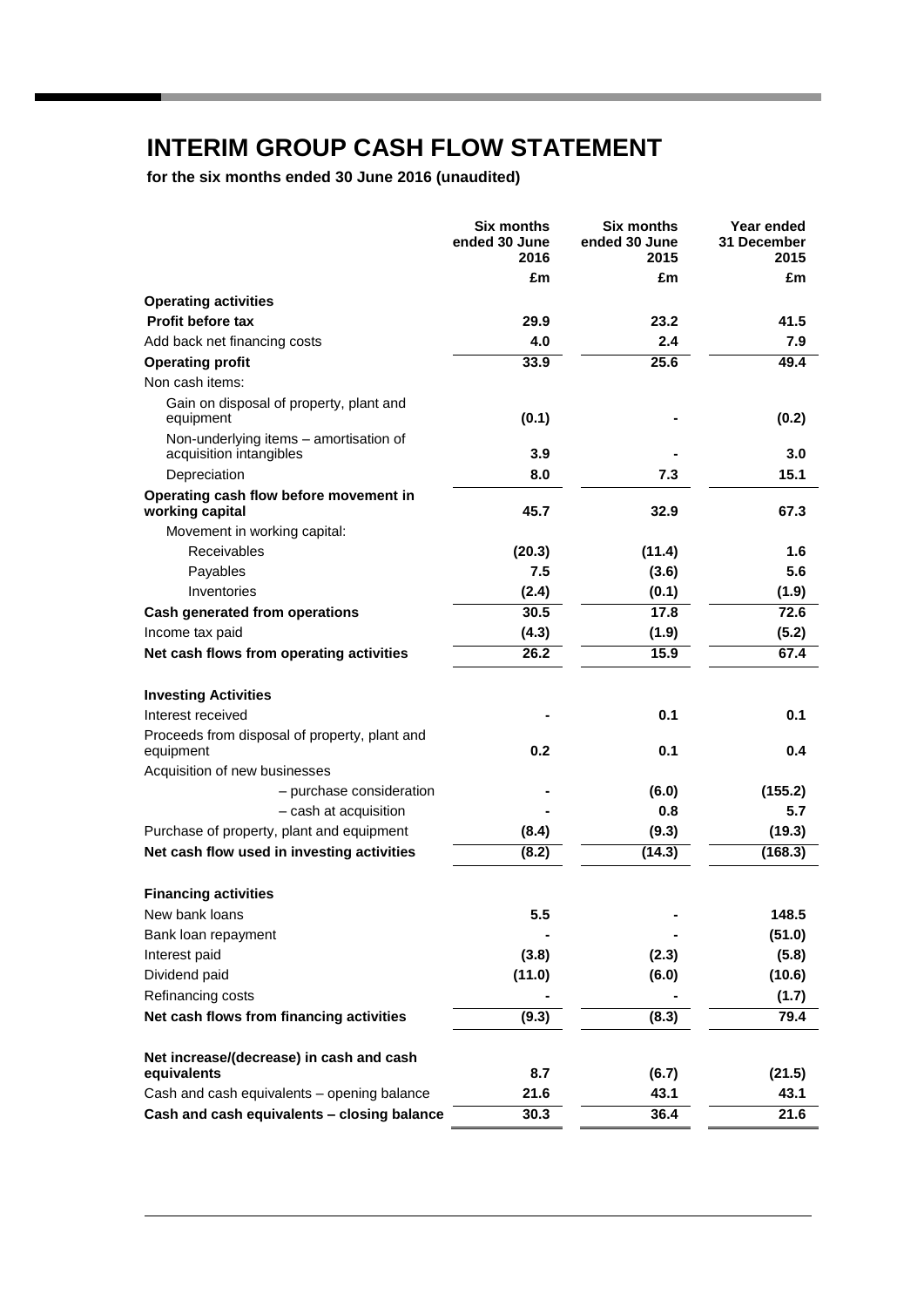**at 30 June 2016**

### **1. Basis of preparation**

Polypipe Group plc is incorporated in the UK. The condensed interim financial statements have been prepared in accordance with the Disclosure and Transparency rules of the Financial Conduct Authority and IAS 34 "Interim Financial Reporting (as adopted by the EU)".

As required by the Disclosure and Transparency rules of the Financial Conduct Authority, the interim financial statements have been prepared applying the accounting policies and presentation that were applied in the preparation of the company's published consolidated financial statements for the year ended 31 December 2015. These statements do not include all the information required for full annual financial statements and should be read in conjunction with the full annual report for the year ended 31 December 2015.

The comparative figures for the financial year ended 31 December 2015, where reported, are not the company's statutory accounts for that financial year. Those accounts have been reported on by the company's auditors and delivered to the Registrar of Companies. The report of the auditors was (i) unqualified, (ii) did not include a reference to any matters to which the auditors drew attention by way of emphasis without qualifying their report, and (iii) did not contain a statement under Section 498 (2) or (3) of the Companies Act 2006.

There are no accounting standards or interpretations that have become effective in the current reporting period which have had a material effect on the net assets, results and disclosures of the Group. The Group has not early adopted any other standard, interpretation or amendment that has been issued that is not yet effective.

The financial statements are prepared on a going concern basis. This is considered appropriate given that the company and its subsidiaries have adequate resources to continue in operational existence for the foreseeable future.

There have been no related party transactions in the period to 30 June 2016 apart from compensation of key management personnel.

Two non statutory measures have been used in preparing these Financial Statements.

Underlying profit and earnings measures exclude certain non-underlying items which are defined in Note 4 to the Financial Statements, and where relevant, the tax effect of these items.

EBITDA is defined as operating profit before non-underlying items, depreciation and amortisation. Pro-forma LTM EBITDA is defined as EBITDA for the twelve months preceding the balance sheet date, adjusted to include a full year of EBITDA from acquisitions made during those twelve months.

### *2.* **Financial risks, estimates, assumptions and judgements**

The preparation of the condensed consolidated interim financial statements requires management to make judgements, estimates and assumptions that affect the application of accounting policies and the reported amounts of assets and liabilities, income and expenses. Actual results may differ from estimates.

In preparing these condensed consolidated interim financial statements, the significant judgements made by management in applying the group's accounting policies and the key sources of estimation uncertainty were the same as those that applied to the consolidated financial statements as at and for the year ended 31 December 2015.

### **3. Segment information**

The group has three reporting segments - Residential Piping Systems (all UK by origin), Commercial and Infrastructure Piping Systems – UK and Commercial and Infrastructure Piping Systems – Mainland Europe. Several operating segments that have similar economic characteristics have been aggregated into these three reporting segments.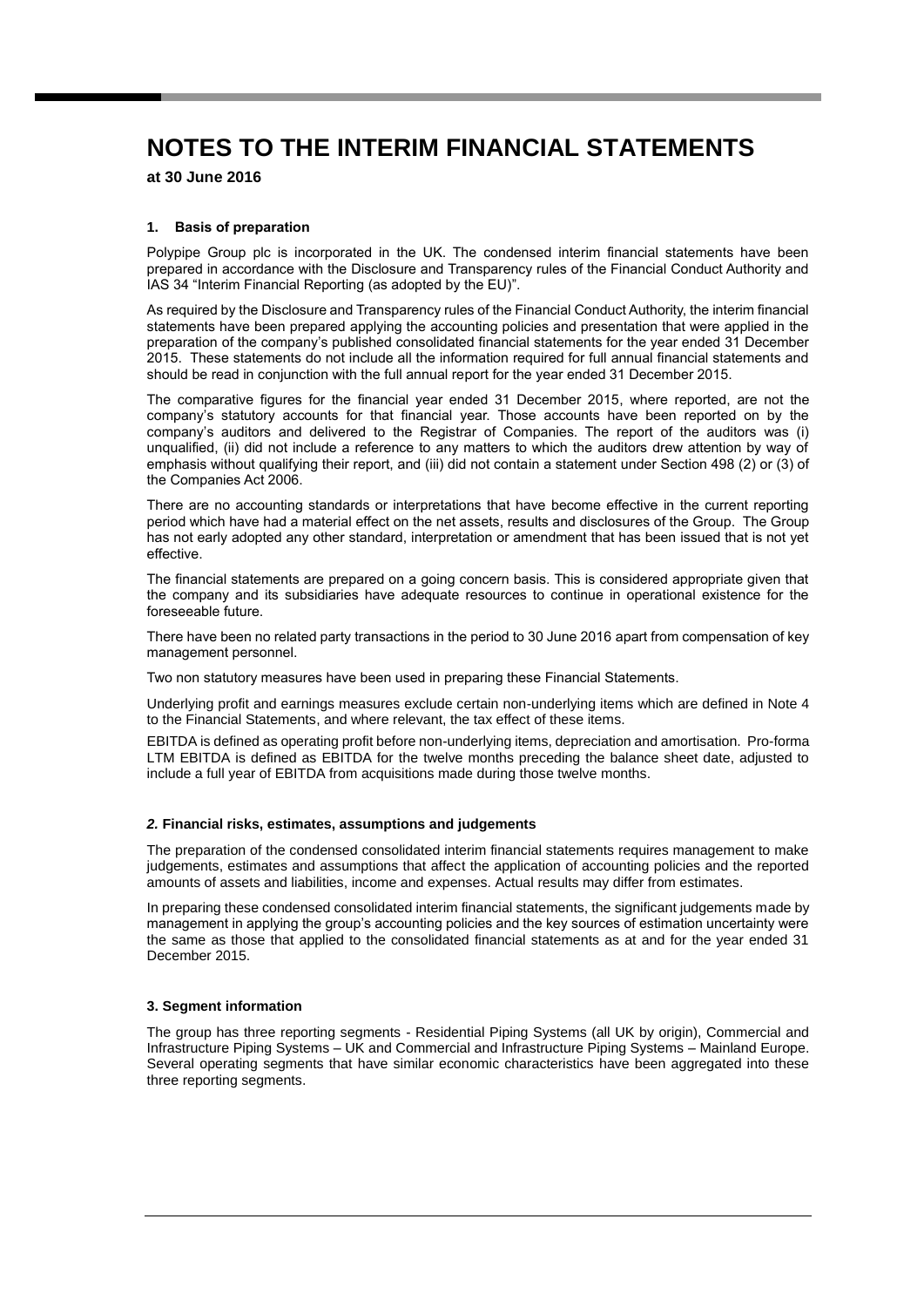**at 30 June 2016**

|                                   |         |                   | Six months ended 30 June 2016 |                | Six months ended 30 June 2015 |        |  |  |
|-----------------------------------|---------|-------------------|-------------------------------|----------------|-------------------------------|--------|--|--|
|                                   |         | <b>Underlying</b> |                               |                | <b>Underlying</b>             |        |  |  |
|                                   | Revenue | <b>Result</b>     | result                        | Revenue        | Result                        | result |  |  |
|                                   | £m      | £m                | £m                            | £m             | £m                            | £m     |  |  |
| <b>Residential Piping Systems</b> | 105.4   | 21.6              | 21.5                          | 90.2           | 15.4                          | 15.4   |  |  |
| Commercial & Infrastructure       |         |                   |                               |                |                               |        |  |  |
| Piping Systems (UK)               | 92.7    | 15.2              | 15.2                          | 59.1           | 9.4                           | 9.4    |  |  |
| Inter segment                     | (5.5)   |                   |                               | (4.6)          |                               |        |  |  |
| <b>UK Operations</b>              | 192.6   | 36.8              | 36.7                          | 144.7          | 24.8                          | 24.8   |  |  |
| Commercial & Infrastructure       |         |                   |                               |                |                               |        |  |  |
| Piping Systems (Mainland          |         |                   |                               |                |                               |        |  |  |
| Europe)                           | 31.5    | 1.0               | 1.0                           | 26.5           | 0.9                           | 0.9    |  |  |
| Inter segment                     | (0.8)   |                   |                               | (0.8)          |                               |        |  |  |
| Non-underlying group items        |         | (3.9)             |                               | $\blacksquare$ | (0.1)                         |        |  |  |
| <b>Total Group</b>                | 223.3   | 33.9              | 37.7                          | 170.4          | 25.6                          | 25.7   |  |  |
| Net finance costs                 |         | (4.0)             | (4.0)                         |                | (2.4)                         | (2.4)  |  |  |
| Profit before taxation            |         | 29.9              | 33.7                          |                | 23.2                          | 23.3   |  |  |

Given stable market conditions, our revenues have historically been broadly similar between the first and second halves of the year.

Revenue by geographical market:

|                      | <b>Six months</b> | <b>Six months</b> |
|----------------------|-------------------|-------------------|
|                      | ended 30 June     | ended 30 June     |
|                      | 2016              | 2015              |
|                      | £m                | £m                |
| UK                   | 171.4             | 131.5             |
| Rest of Europe       | 35.5              | 28.5              |
| Rest of World        | 16.4              | 10.4              |
| <b>Total - Group</b> | 223.3             | 170.4             |

### **4. Non-underlying items**

Non-underlying items comprised:

|                                                                                            | Six months ended<br>30 June 2016 |                |                  | Six months ended<br>30 June 2015 |                          |                  |
|--------------------------------------------------------------------------------------------|----------------------------------|----------------|------------------|----------------------------------|--------------------------|------------------|
|                                                                                            | Gross<br>£m                      | Tax<br>£m      | <b>Net</b><br>£m | Gross<br>£m                      | Tax<br>£m                | <b>Net</b><br>£m |
| <b>Administration expenses:</b>                                                            |                                  |                |                  |                                  |                          |                  |
| Acquisition costs                                                                          | $\blacksquare$                   |                | $\blacksquare$   | 0.1                              | ۰                        | 0.1              |
| Profit on sale of property, plant and<br>equipment:<br>Amortisation of acquired intangible | 0.1                              | $\blacksquare$ | 0.1              |                                  |                          |                  |
| assets:                                                                                    | (3.9)                            | 0.7            | (3.2)            |                                  |                          |                  |
| <b>Total non-underlying items</b>                                                          | (3.8)                            | 0.7            | (3.1)            | 0.1                              | $\overline{\phantom{0}}$ | 0.1              |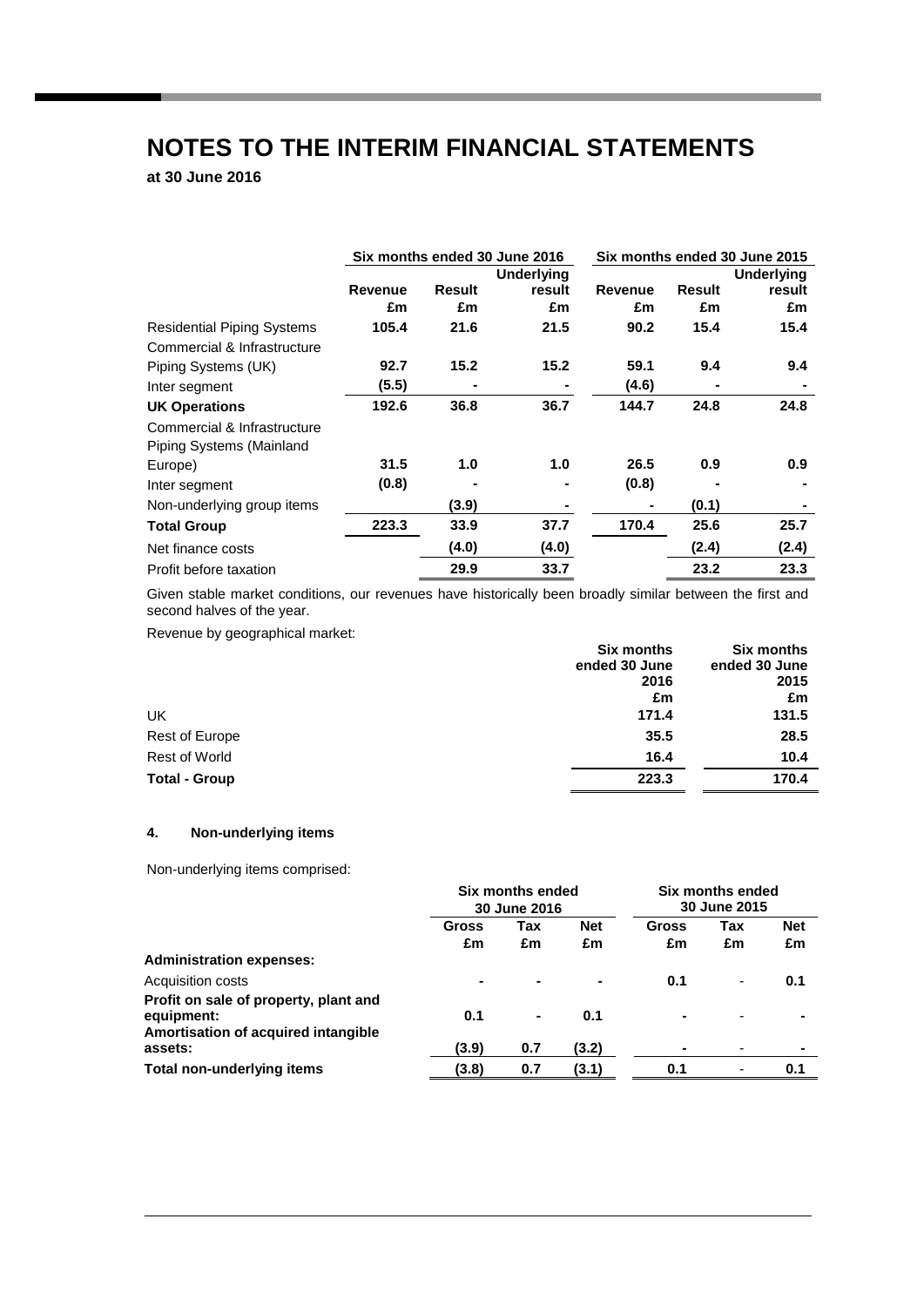**at 30 June 2016**

### **5. Net financing costs**

|                              | <b>Six months</b><br>ended 30 June<br>2016<br>£m | <b>Six months</b><br>ended 30 June<br>2015<br>£m |
|------------------------------|--------------------------------------------------|--------------------------------------------------|
| Bank interest income         |                                                  | 0.1                                              |
| <b>Financial income</b>      |                                                  | 0.1                                              |
| Interest on bank loan        | 3.5                                              | 2.1                                              |
| Debt issue cost amortisation | 0.2                                              | 0.2                                              |
| Other finance charges        | 0.3                                              | 0.2                                              |
| <b>Financial expense</b>     | 4.0                                              | 2.5                                              |
| <b>Net financing costs</b>   | 4.0                                              | 2.4                                              |

### **6. Taxation**

Tax has been provided on the profit before taxation, at the estimated effective rate for the full year of 19.7% (2015: 21.6%). Tax on underlying profits is 19.6% (2015: 21.5%).

### **7. Earnings per share**

Basic earnings per share amounts are calculated by dividing profit for the period attributable to ordinary equity holders of the parent by the weighted average number of ordinary shares outstanding during the period. The diluted earnings per share amounts are calculated by dividing profit for the period attributable to ordinary equity holders of the parent by the weighted average number of ordinary shares outstanding during the period plus the weighted average number of ordinary shares that would be issued on the conversion of all the dilutive potential ordinary shares into ordinary shares.

Underlying earnings per share is based on the result for the period after taxation, excluding the impact of non-underlying items of £3.1m (2015: £0.1m). The Directors consider that this measure gives a better and more consistent indication of the Group's underlying performance.

The calculation of basic and diluted earnings per share is based on the following:

|                                                                                             | Six months<br>ended 30 June<br>2016 | <b>Six months</b><br>ended 30 June<br>2015 |
|---------------------------------------------------------------------------------------------|-------------------------------------|--------------------------------------------|
| Weighted average number of ordinary shares for the purpose of<br>basic earnings per share   | 199,273,278                         | 199,260,681                                |
| Share options                                                                               | 831,665                             | 422,263                                    |
| Weighted average number of ordinary shares for the purpose of<br>diluted earnings per share | 200,104,943                         | 199,682,944                                |

### **8. Dividends**

The directors have proposed an interim dividend for the current year of £6.2m which equates to 3.1p per share.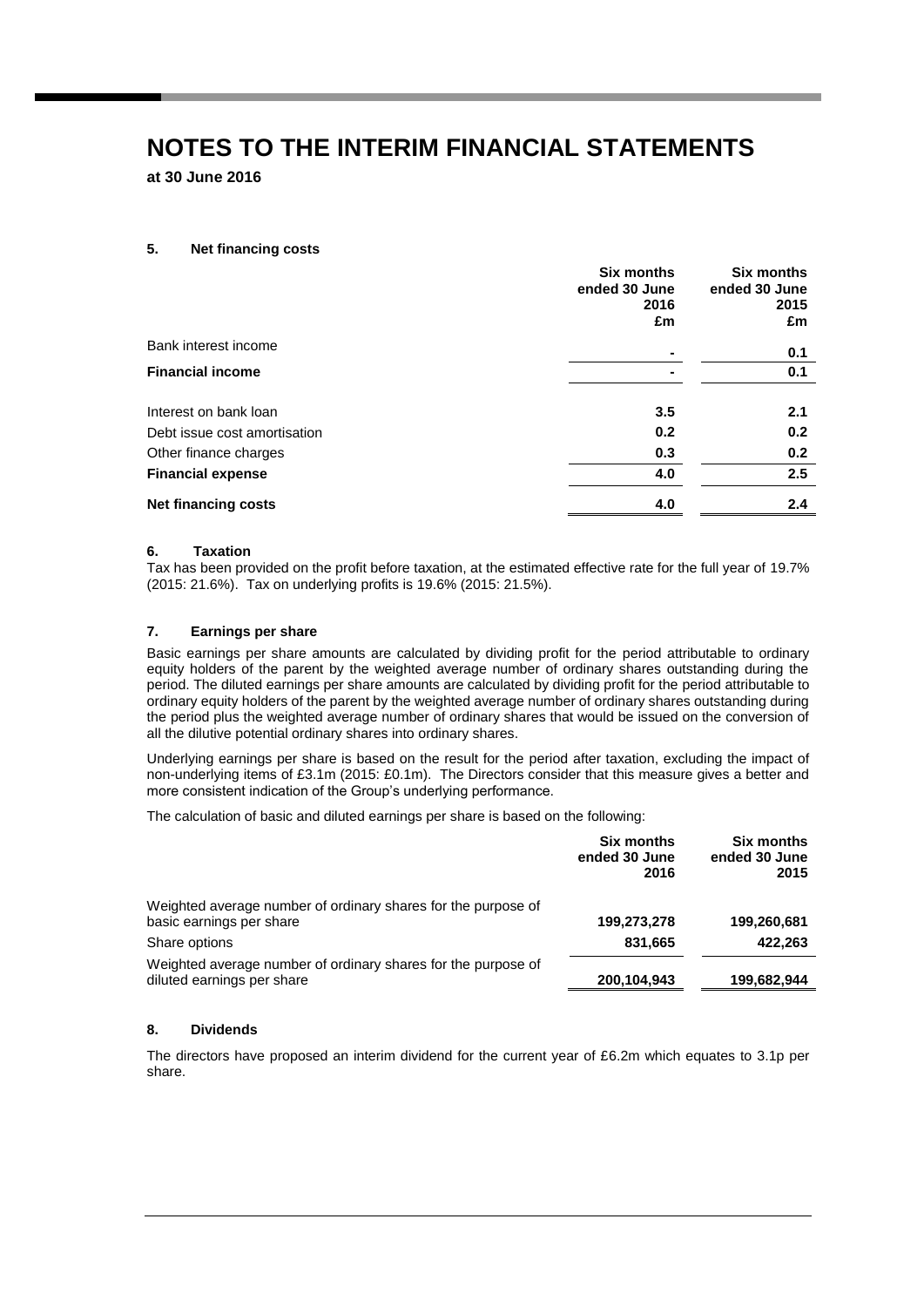**at 30 June 2016**

### **9. Analysis of net debt**

|                                                                                                     | <b>Six months</b><br>ended 30 June<br>2016<br>£m | <b>Six months</b><br>ended 30 June<br>2015<br>£m | Year ended<br>31 December<br>2015<br>£m |
|-----------------------------------------------------------------------------------------------------|--------------------------------------------------|--------------------------------------------------|-----------------------------------------|
| Cash and cash equivalents<br>Interest bearing loans and borrowings due<br>after more than one year: | 30.3                                             | 36.4                                             | 21.6                                    |
| - Bank Ioans                                                                                        | (223.0)                                          | (120.0)                                          | (217.5)                                 |
| - Unamortised debt issuance costs                                                                   | 1.4                                              | 1.7                                              | 1.6                                     |
|                                                                                                     | (221.6)                                          | (118.3)                                          | (215.9)                                 |
| Net debt                                                                                            | (191.3)                                          | (81.9)                                           | (194.3)                                 |
|                                                                                                     |                                                  |                                                  |                                         |

### **10. Financial instruments**

### *Fair value of financial instruments*

The book value of trade and other receivables, trade and other payables, cash balances, bank loans and other liabilities equates to fair value.

All derivative financial instruments are shown in the balance sheet at fair value.

| <b>30 June 2016</b>                   | <b>Carrying value</b> | <b>Fair value</b> |
|---------------------------------------|-----------------------|-------------------|
|                                       | £m                    | £m                |
| Foreign currency derivative contracts | (0.7)                 | (0.7)             |
| Interest rate swap                    | (5.4)                 | (5.4)             |

| <b>30 June 2015</b>                   | <b>Carrying value</b> | <b>Fair value</b> |
|---------------------------------------|-----------------------|-------------------|
|                                       | £m                    | £m.               |
| Foreign currency derivative contracts | (0.1)                 | (0.1)             |
| Interest rate swap                    | (1.8)                 | (1.8)             |

| 31 December 2015                      | <b>Carrying value</b> | <b>Fair value</b> |
|---------------------------------------|-----------------------|-------------------|
|                                       | £m                    | £m                |
| Foreign currency derivative contracts | (0.1)                 | (0.1)             |
| Interest rate swap                    | (2.1)                 | (2.1)             |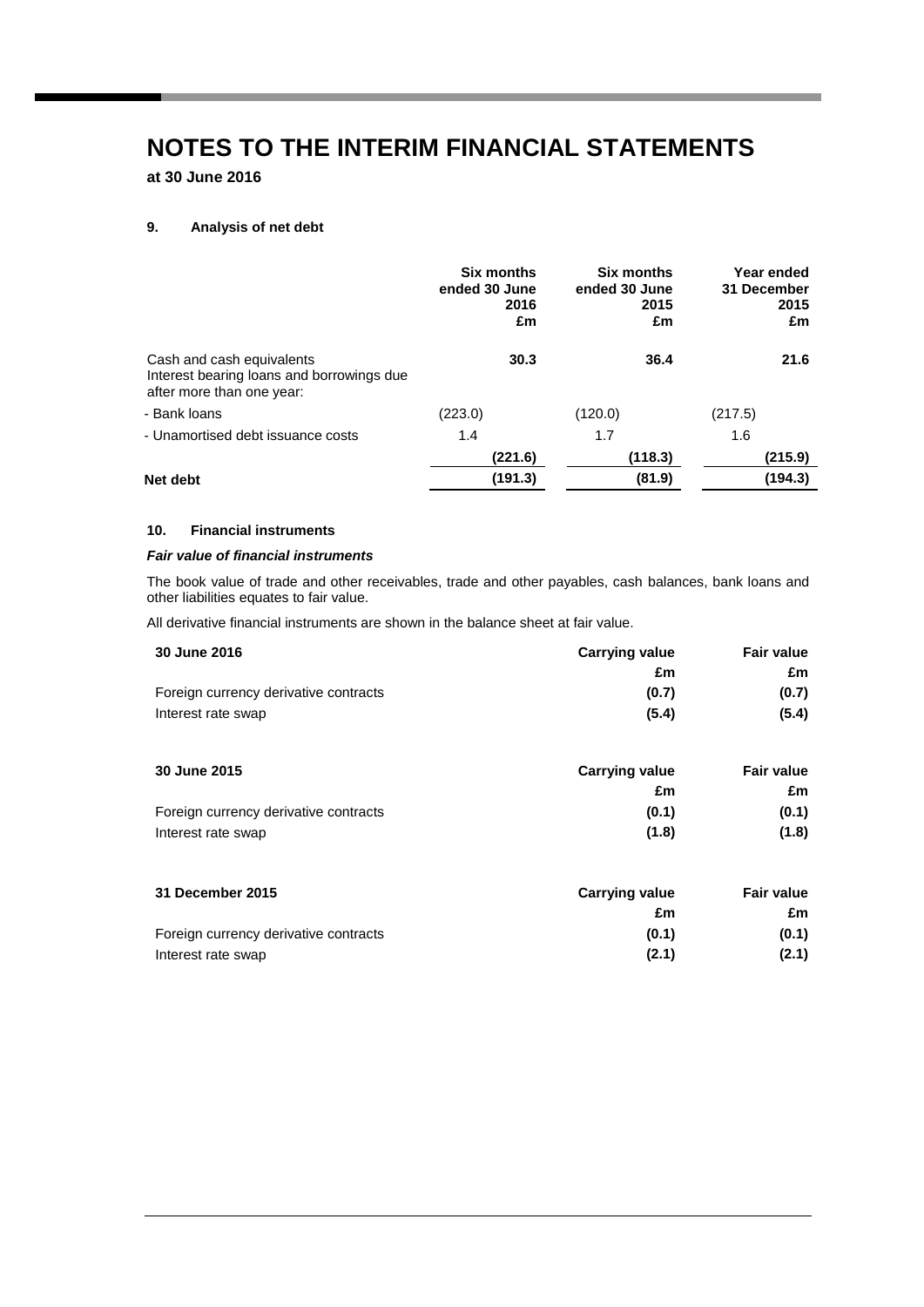**at 30 June 2016**

The interest rate on the Group's £300m Revolving Credit Facility is variable, being payable at LIBOR plus a margin. To reduce the Group's exposure to future increases in interest rates the Group has entered into interest rate swaps for the following notional amounts, with interest payable at a fixed rate return dependant on the swap of either 2.21% or 1.735% (2015: 2.21%) (excluding margin):

| Year ended 31<br><b>December</b> | <b>Notional amount -</b><br>rate of 2.21% | Notional amount -<br>rate of 1.735% |
|----------------------------------|-------------------------------------------|-------------------------------------|
|                                  | £m                                        | £m                                  |
| 2016                             | 60.0                                      |                                     |
| 2017                             | 70.2                                      | 10.7                                |
| 2018                             | 66.6                                      | 25.1                                |
| 2019                             |                                           | 82.0                                |
| To August 2020                   | -                                         | 72.2                                |

The fair value of the interest rate swap was determined by reference to market values. Forward currency exchange contracts fair value was determined using quoted forward exchange rates matching the maturities of the contracts.

#### *Fair value hierarchy*

The Group uses the following hierarchy for determining and disclosing the fair value of financial instruments by valuation technique:

Level 1: quoted (unadjusted) prices in active markets for identical assets or liabilities;

Level 2: other techniques for which all inputs which have a significant effect on the recorded fair value are observable, either directly or indirectly; and

Level 3: techniques which use inputs which have a significant effect on the recorded fair value that are not based on observable market data.

The fair values disclosed above all relate to items categorised as Level 2.

There have been no transfers in any direction in the period.